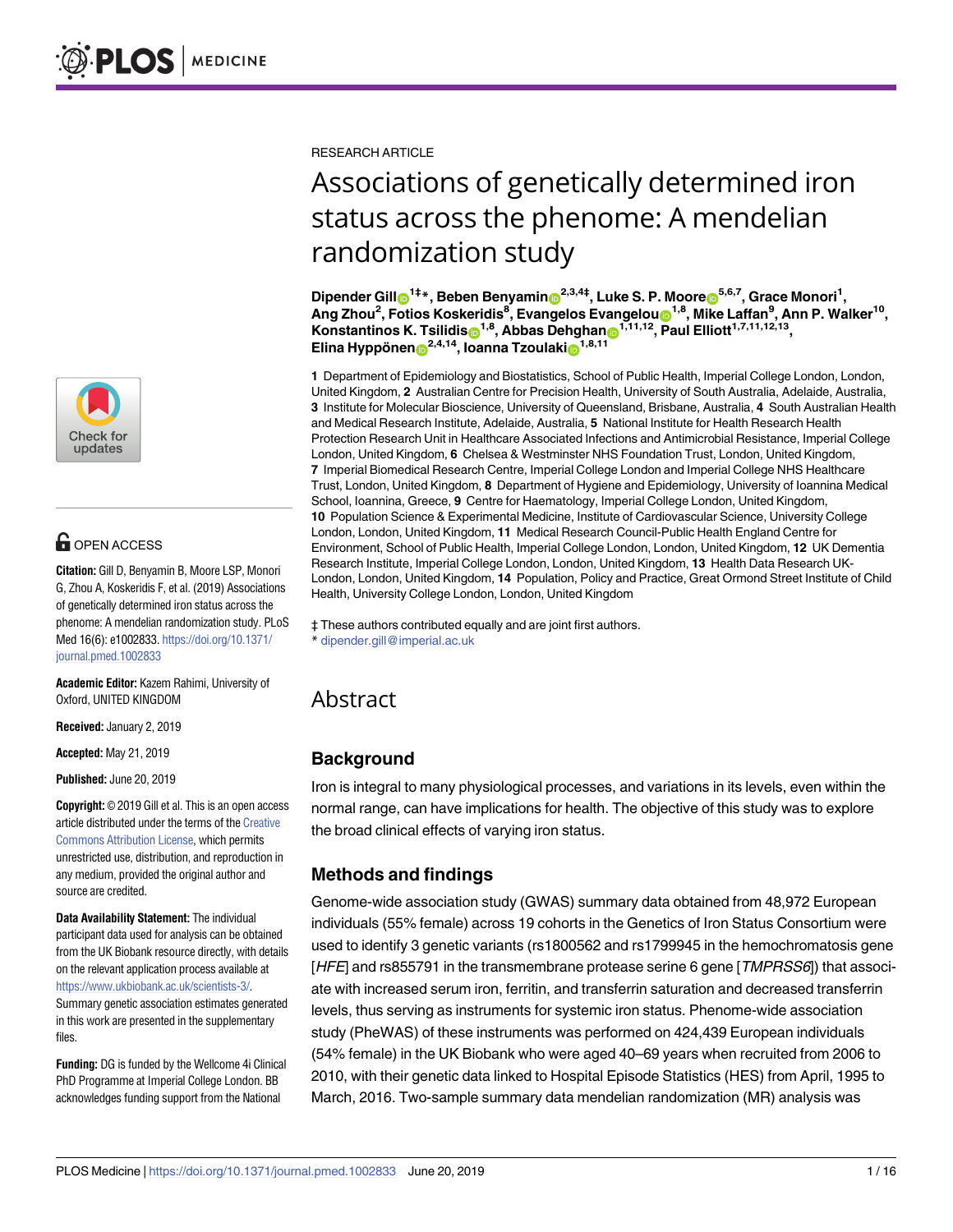Health and Medical Research Council (NHMRC Funding No. 1084417 and 1079583). PE and LSPM acknowledge support from the National Institute for Health Research Imperial Biomedical Research Centre in collaboration with Imperial College NHS Healthcare Trust. PE acknowledges support from the Medical Research Council and Public Health England (MR/L01341X/1) for the Medical Research Council-Public Health England Centre for Environment and Health; the UK Dementia Research Institute at Imperial College, which receives funding from UK DRI Ltd funded by the UK Medical Research Council, Alzheimer's Society and Alzheimer's Research UK, and the National Institute for Health Research Health Protection Unit in Health Impact of Environmental Hazards. PE is associate director of the Health Data Research UK London funded by a consortium led by the UK Medical Research Council. Funding sources had no involvement in the conception, design, analysis, or presentation of this work.

**Competing interests:** I have read the journal's policy and the authors of this manuscript have the following competing interests: LSPM has consulted for bioMerieux (2014), DNAelectronics (2015-2018), Dairy Crest (2017-2018), and Pfizer (2018) and has received research grants from Leo Pharma (2016) and educational support from Eumedica (2016-2017). All other authors have no competing interest to declare.

**Abbreviations:** BMI, body mass index; CI, confidence interval; DBP, diastolic blood pressure; FDR, false discovery rate; GWAS, genome-wide association study; HES, Hospital Episode Statistics; HFE, hemochromatosis gene; ICD, International Classification of Diseases; IVW, inverse-variance weighted; LD, linkage disequilibrium; MR, mendelian randomization; NOS, not otherwise specified; OR, odds ratio; PheWAS, phenome-wide association study; SBP, systolic blood pressure; SD, standard deviation; SNP, single-nucleotide polymorphism; STROBE, Strengthening the Reporting of Observational Studies in Epidemiology; TMPRSS6, transmembrane protease serine 6 gene.

performed to investigate the effect of varying iron status on outcomes across the human phenome. MR–PheWAS analysis for the 3 iron status genetic instruments was performed separately and then pooled by meta-analysis. Correction was made for testing of multiple correlated phenotypes using a 5% false discovery rate (FDR) threshold. Heterogeneity between MR estimates for different instruments was used to indicate possible bias due to effects of the genetic variants through pathways unrelated to iron status. There were 904 distinct phenotypes included in the MR–PheWAS analyses. After correcting for multiple testing, the 3 genetic instruments for systemic iron status demonstrated consistent evidence of a causal effect of higher iron status on decreasing risk of traits related to anemia (iron deficiency anemia: odds ratio [OR] scaled to a standard deviation [SD] increase in genetically determined serum iron levels 0.72, 95% confidence interval [CI] 0.64–0.81,  $P = 4 \times 10^{-8}$ ] and hypercholesterolemia (hypercholesterolemia: OR 0.88, 95% CI 0.83–0.93,  $P = 2 \times$ 10<sup>-5</sup>) and increasing risk of traits related to infection of the skin and related structures (cellulitis and abscess of the leg: OR 1.25, 95% CI 1.10–1.42,  $P = 6 \times 10^{-4}$ ). The main limitations of this study relate to possible bias from pleiotropic effects of the considered genetic variants and misclassification of diagnoses in the HES data. Furthermore, this work only investigated participants with European ancestry, and the findings may not be applicable to other ethnic groups.

## **Conclusions**

Our findings offer novel, to our knowledge, insight into previously unreported effects of iron status, highlighting a potential protective effect of higher iron status on hypercholesterolemia and a detrimental role on risk of skin and skin structure infections. Given the modifiable and variable nature of iron status, these findings warrant further investigation.

## Author summary

#### **Why was this study done?**

- Iron has many vital physiological roles, and variations in its levels can have health implications.
- In this study, we explored the broad clinical effects of varying iron status.

#### **What did the researchers do and find?**

- We used randomly allocated genetic variants related to iron status to study its effects on a broad range of medical outcomes.
- Genetic variants related to higher iron status were associated with a lower risk of anemia and hypercholesterolemia and a higher risk of skin and skin structure infections.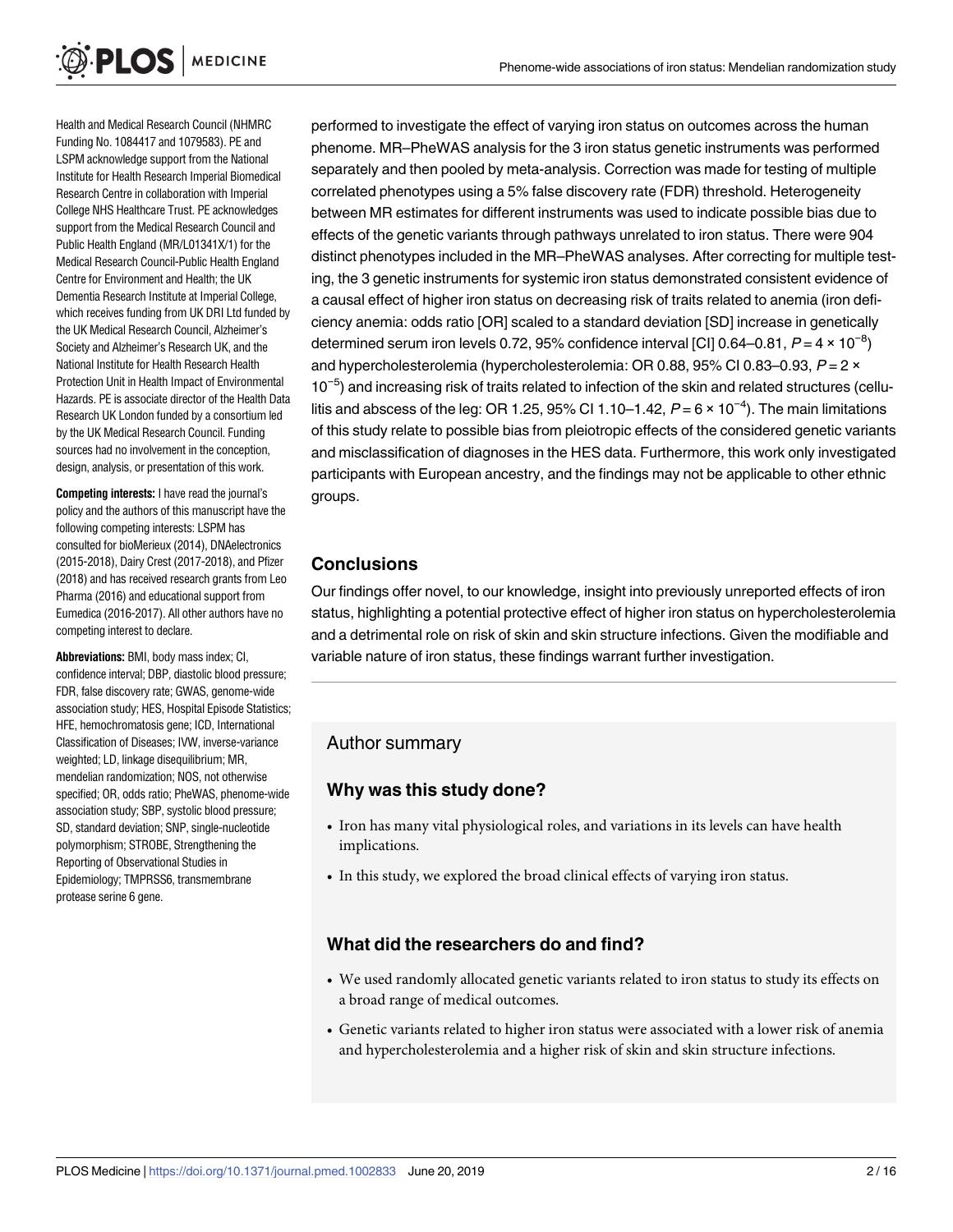#### <span id="page-2-0"></span>**What do these findings mean?**

- Given that iron status can be modified, the novel, to our knowledge, associations with hypercholesterolemia and skin and skin structure infections could have clinical implications.
- Further research is required to confirm these associations and explore how they can be incorporated towards improving clinical practice.

#### **Introduction**

Iron is a vital nutrient integral to various physiological processes, including metabolism, erythropoiesis, immune function, and cognitive development [[1](#page-12-0)]. Systemic iron status varies considerably, with serum iron having a coefficient of variation of 30.2% in men (mean 21.2 μmol/ L, standard deviation [SD] 6.4 μmol/L) and 36.2% in women (18.5 μmol/L, 6.7 μmol/L) [\[2\]](#page-12-0). Given the crucial role of iron, deviations in its levels can have notable health implications [\[1,2](#page-12-0)]. At the extremes of iron status are iron deficiency and iron overload. Iron deficiency anemia affects 1.2 billion people worldwide and is responsible for 34.7 million years lived with disability per annum [[3](#page-12-0)]. The etiology of iron deficiency includes inadequate dietary iron intake, impaired absorption, increased losses, and increased requirements such as that due to pregnancy [[4](#page-12-0)]. At the other end of the spectrum, iron overload is most commonly attributed to hemochromatosis and iatrogenic iron overload related to blood transfusions, such as in the treatment of refractory anemia or thalassemia [\[5](#page-12-0)]. The modifiable nature and wide variation of iron status, both in the healthy population and among individuals with pathologically low or high levels, make the clinical implications of iron status a research priority.

Observational studies into the effects of iron status can be hindered by confounding from unmeasured and unknown environmental factors and reverse causation bias from outcomes that affect iron status. The use of genetic variants related to systemic iron status to study its effects can overcome these limitations because their random allocation during conception minimizes confounding, and their presence from birth prevents reverse causation  $[6,7]$  $[6,7]$ . By studying the effect on iron status related to randomly allocated alleles, such a mendelian randomization (MR) approach has previously been used in targeted analyses to investigate the effect of iron status on risk of Parkinson's disease, coronary artery disease, and stroke  $[8-10]$ . MR can also be applied to traits across the human phenome, in an agnostic exploration termed MR–phenome-wide association study (MR–PheWAS) [[11](#page-12-0)]. Such analysis allows for the rapid and efficient investigation of potential health implications attributable to varying an exposure of interest (such as systemic iron status in this case) and provides direction for further targeted study [\[12\]](#page-12-0).

In this work, we performed an MR–PheWAS of iron status using data from the UK Biobank. As instruments to study the effect of varying systemic iron status, we used genetic variants concordantly related to serum iron, ferritin, transferrin, and transferrin saturation in a pattern consistent with an effect on overall iron status  $[8-10,13]$  $[8-10,13]$  $[8-10,13]$  $[8-10,13]$ . Given the pivotal role of iron across various fundamental physiological processes [[1,14](#page-12-0)] and the opportunity to therapeutically modify systemic levels, the aim of this analysis was to identify a set of health outcomes potentially causally related to iron status. This should guide further clinical research directed towards preventing and treating iron-associated disease.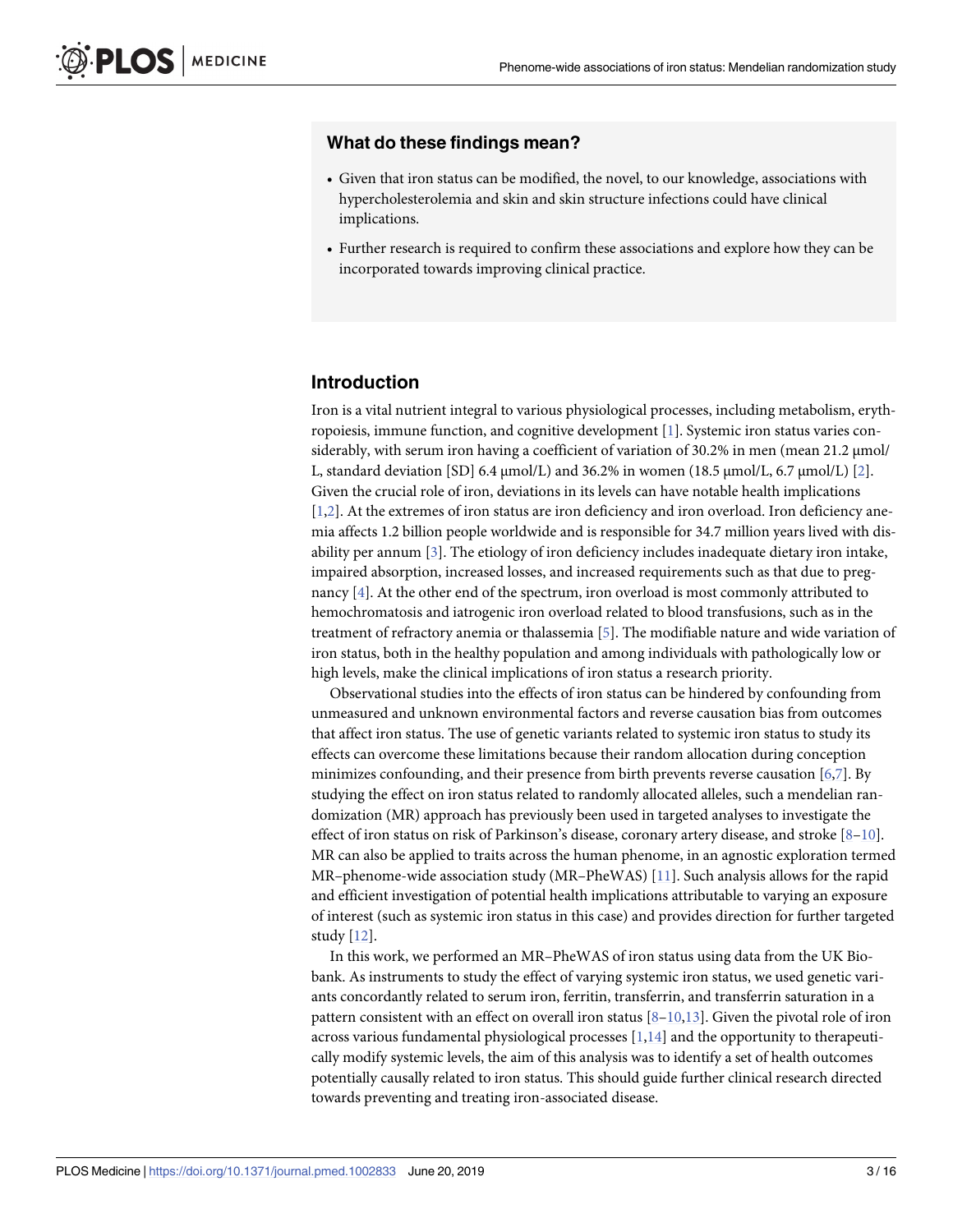#### <span id="page-3-0"></span>**Methods**

This study is reported as per the Strengthening the Reporting of Observational Studies in Epidemiology (STROBE) guideline (S1 [Checklist\)](#page-10-0). Appropriate patient consent and ethical approval were obtained in the original studies from which data for this work were obtained. Although no formal protocol or prospectively documented analysis plan was used in this study, all the main analyses were decided a priori. At the request of the reviewers, only post hoc sensitivity analyses were performed, as described below.

#### **Genetic instruments for systemic iron status**

The exposure phenotype of interest was systemic iron status, which can be measured clinically using the serum iron, ferritin, transferrin, and transferrin saturation biomarkers [[15\]](#page-12-0). We selected genetic instruments for systemic iron status that had relations to these 4 biomarkers in a pattern consistent with an effect on overall iron status, increasing serum iron, ferritin, and transferrin saturation and decreasing transferrin levels [[8,10](#page-12-0),[13,15\]](#page-12-0). A genome-wide association study (GWAS) performed by the Genetics of Iron Status Consortium on 48,972 European subjects (combined Discovery  $[N = 23,986]$  and Replication  $[N = 24,986]$  cohorts, 55% female) identified 3 such single-nucleotide polymorphisms (SNPs): rs1800562 and rs1799945 in the hemochromatosis (*HFE*) gene and rs855791 in the transmembrane protease serine 6 (*TMPRSS6*) gene [\[2,8,10\]](#page-12-0). Both the HFE and TMPRSS6 proteins have established roles in maintaining iron homeostasis (S1 [Text](#page-10-0)), and therefore variants in their respective genes make viable instruments for systemic iron status [[16](#page-12-0)]. The two SNPs in the *HFE* gene were in low linkage disequilibrium (LD *r* <sup>2</sup> *<* 0.01) when considering combined European populations with the LDlink resource  $[2,17]$  $[2,17]$  $[2,17]$  $[2,17]$ . All three of these SNPs have previously been shown to be strong instruments for MR analysis as measured by F-statistics *>* 10 [\[8](#page-12-0)[,18\]](#page-13-0) and collectively explain approximately 3.[8](#page-12-0)% of the variation in serum iron  $[2,8]$  $[2,8]$  $[2,8]$ . Genetic association estimates for the 3 iron status instrument SNPs with the 4 biomarkers of iron status (serum iron, ferritin, transferrin, and transferrin saturation), respectively, are provided in S1 [Table.](#page-10-0)

#### **PheWAS**

The PheWAS was performed in the UK Biobank, a prospective cohort study comprising 503,317 individuals aged 40–69 years recruited between 2006 and 2010 [\[19\]](#page-13-0). Participants provided blood samples used for genotyping, and their data were linked to Hospital Episode Statistics (HES) from April, 1995 to March, 2016 [[19](#page-13-0)]. PheWAS analysis was restricted to participants of self-reported European descent in order to maintain consistency with the European population used to obtain instruments for systemic iron status. To avoid bias from related individuals, one participant from each pair of relatives was randomly excluded based on a kinship coefficient of *>*0.0884. We used the International Classification of Diseases (ICD) versions 9 and 10 to identify cases in the HES data, with both incident and prevalent cases included. Self-reported diagnoses were not considered. Diagnoses were aligned to the phecode grouping system in order to optimize identification of clinically relevant phenotypes [[20](#page-13-0)]. Cases were identified as individuals having at least one documented event and controls as individuals with no record of that outcome or its related phecodes [\[21\]](#page-13-0). A series of case-control groups were generated for each phecode, and logistic regression analysis was performed for each instrument SNP separately across all phecodes, adjusting for age, sex, genotyping array, and the first 4 genetic principal components. Analysis was limited to phecodes that had 200 or more cases in order to generate improved statistical power for consequent MR analyses [\(S1](#page-10-0) [Text\)](#page-10-0) [\[22,23](#page-13-0)].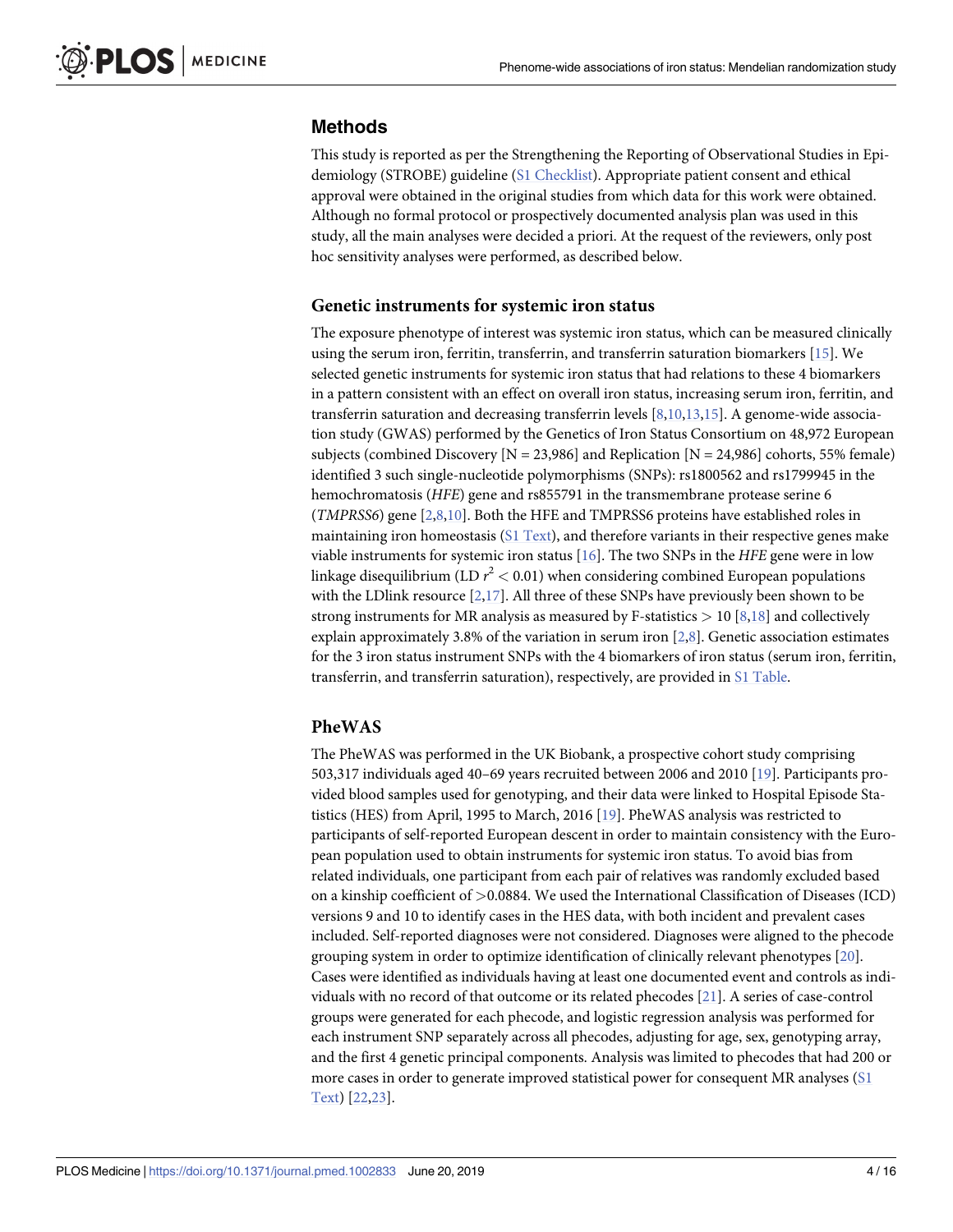#### <span id="page-4-0"></span>**MR**

There is no single biomarker for overall iron status [[2\]](#page-12-0), and serum iron levels were used to quantify the genetic associations of the instruments with systemic iron status. PheWAS association estimates for each instrument SNP represent the association of 1 copy of the effect allele with the outcome under consideration. MR estimates for each SNP were calculated as the ratio of this with the corresponding association of the same SNP with serum iron levels (i.e., conventional two-sample ratio method MR) to provide an estimate of the risk of that outcome scaled to a 1 SD increase in serum iron [\[24\]](#page-13-0). The SD of serum iron across all individuals included in the Genetics of Iron Status Consortium's GWAS was 6.1 μmol/L [\[2](#page-12-0)]. Standard errors were generated using second-order weights (S1 [Text\)](#page-10-0) [[24](#page-13-0)]. Inverse-variance weighted (IVW) meta-analysis of MR estimates for all 3 instrument SNPs was performed to derive the overall MR estimate for the effect of iron status on risk of each considered outcome [\[18,25\]](#page-13-0). Statistical significance of MR effect estimates across the considered phenotypes was ascertained using the false discovery rate (FDR) method with a 5% threshold to correct for multiple testing of correlated phenotypes [[26](#page-13-0)].

#### **Sensitivity analyses**

Pleiotropy in the context of MR refers to the phenomenon in which genetic instruments affect the outcome of interest through pathways that are at least partly independent of the exposure under consideration and is a source of potential bias [[7,](#page-12-0)[27](#page-13-0)]. Heterogeneity in the MR estimates generated by different instrument SNPs beyond that expected by chance can be used to indicate the presence of such pleiotropy [\[28\]](#page-13-0), and we assess for this in our MR–PheWAS analysis using the Cochran Q test (interpreting *P <* 0.05 as evidence of heterogeneity and thus pleiotropy). Only outcomes for which there was no evidence of pleiotropy were taken forward. For such outcomes, sex-stratified IVW MR estimates were also obtained using PheWAS results obtained exclusively from genetically male and female individuals, respectively. Furthermore, MR estimates were also scaled to effects on the ferritin, transferrin, and transferrin saturation biomarkers of iron status.

To further investigate the robustness of the findings to possible pleiotropy, the weighted median MR sensitivity analysis was performed. This orders the MR estimates produced by each instrument SNP by their magnitude weighted for their precision and produces an overall MR estimate based on the median value, with standard error estimated by bootstrapping [[29](#page-13-0)]. It is a robust approach when more than half of the information for the analysis is derived from valid instruments [\[29\]](#page-13-0).

Statistical analysis was undertaken by DG, BB, GM, and AZ using the software R (version 3.4.2; The R Foundation for Statistical Computing, Vienna, Austria). The TwoSampleMR package was used to facilitate the weighted median MR analysis [\[30\]](#page-13-0).

#### **Results**

Descriptive characteristics of the UK Biobank participants included in PheWAS analyses, along with the number of phenotypes and cases considered in each disease category, are provided in Tables [1](#page-5-0) and [2.](#page-5-0) Results of the PheWAS and MR–PheWAS for each instrument SNP are provided in [S2–S4](#page-10-0) Tables, together with the number of cases and controls available for each outcome. After performing exclusions for related and non-European participants, 424,439 individuals were included in the PheWAS analyses, with genetic association estimates for all 3 instrument SNPs available for 904 distinct phecodes. The IVW meta-analysis pooled MR estimates are given in  $S5$  [Table,](#page-10-0) with results of the Cochran Q test for heterogeneity across the 3 SNPs.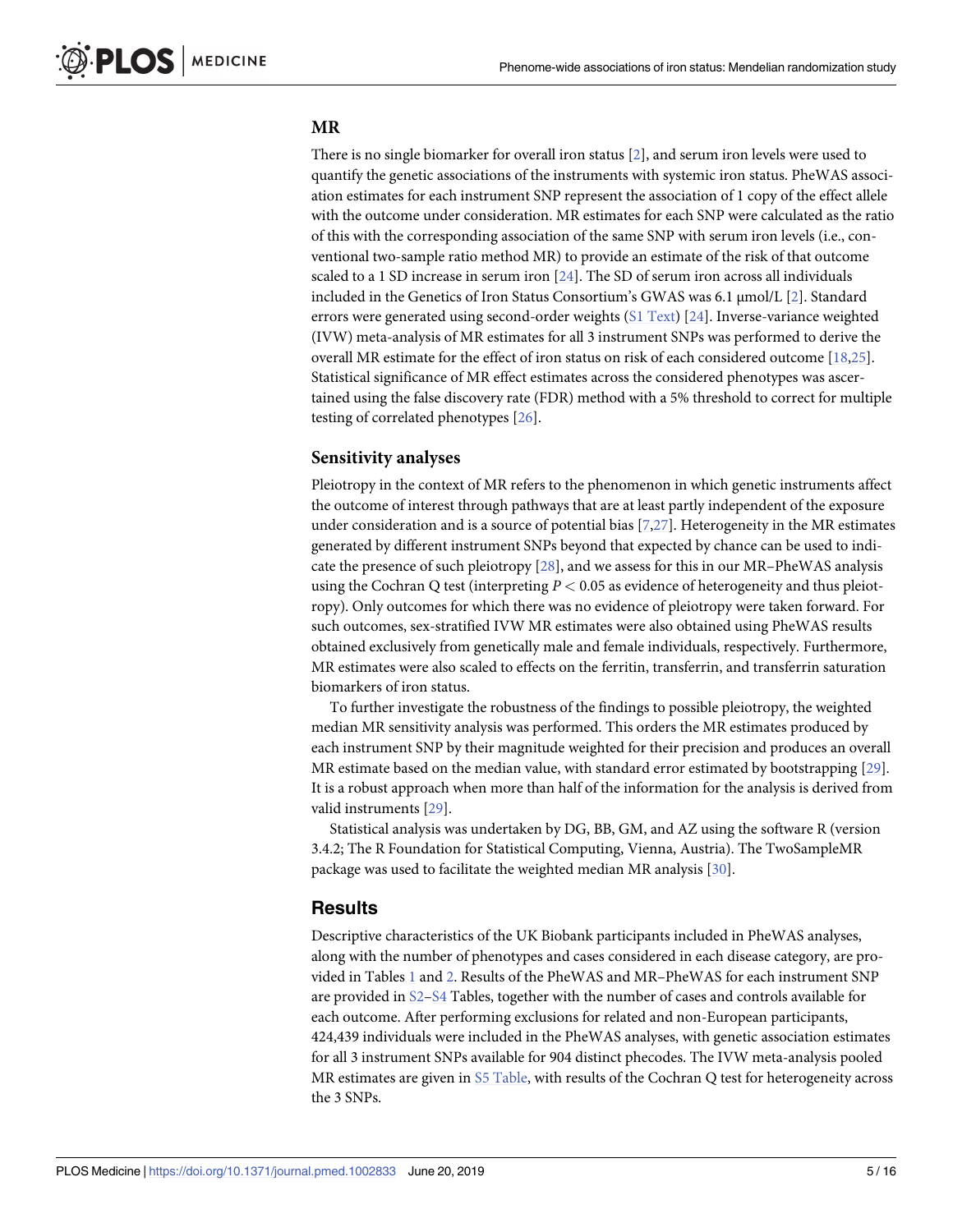| <b>Characteristics</b> | Mean/N $(SD/\%)$ |
|------------------------|------------------|
| Age, years (SD)        | 56.8(8.0)        |
| Sex, female (%)        | 229,239 (54.0%)  |
| BMI (SD)               | 27.4(4.8)        |
| SBP, mmHG (SD)         | 138.1(18.6)      |
| DBP, mmHG (SD)         | 82.2(10.13)      |
| Current smoker (%)     | 43,928 (10.4%)   |
|                        |                  |

<span id="page-5-0"></span>**[Table](#page-4-0) 1. Descriptive characteristics of the UK Biobank participants (N = 424,439) included in PheWAS analyses.**

**Abbreviations:** BMI, body mass index; DBP, diastolic blood pressure; PheWAS, phenome-wide association study; SBP, systolic blood pressure; SD, standard deviation.

<https://doi.org/10.1371/journal.pmed.1002833.t001>

For the 19 outcomes reaching statistical significance at the 5% FDR threshold (*P <* 1.1 × 10−<sup>3</sup> ), scatter plots representing the SNP–serum iron and SNP–outcome association estimates are shown in [S1–S5](#page-11-0) Figs. [Table](#page-7-0) 3 details the 14 traits for which there was consistent MR evidence (without suggestion of heterogeneity) across the 3 genetic instruments for a causal effect of higher iron status. Consistent results for these traits were obtained when performing the weighted median MR sensitivity analysis ([Table](#page-7-0) 3) or scaling MR estimates to effects on the different biomarkers of iron status (S6 [Table\)](#page-11-0). S7 [Table](#page-11-0) provides the MR odds ratio (OR) per 1 SD increase in genetically determined serum iron level, along with results stratified by sex. Similar estimates were obtained when considering males and females separately, with 95% confidence intervals (CIs) overlapping throughout, although there was some possible suggestion that the association with cellulitis outcomes was stronger for men [\(S7](#page-11-0) [Table](#page-11-0)).

Higher iron status was most negatively associated with risk of acute posthemorrhagic anemia (OR per 1 SD increase in serum iron 0.35, 95% CI 0.19–0.65,  $P = 1 \times 10^{-3}$ ). In the other direction, higher iron status was most positively associated with glossitis (OR 2.64, 95% CI

| <b>Disease Category</b> | Phenotypes (N) | $\text{Cases}(\text{N})$ |        |       |                |  |  |
|-------------------------|----------------|--------------------------|--------|-------|----------------|--|--|
|                         |                | Minimum                  | Median | Mean  | <b>Maximum</b> |  |  |
| Circulatory system      | 98             | 202                      | 1,048  | 6,308 | 133,749        |  |  |
| Congenital anomalies    | 19             | 211                      | 442    | 557   | 1,823          |  |  |
| Dermatologic            | 43             | 218                      | 799    | 4,765 | 82,669         |  |  |
| Digestive               | 116            | 228                      | 1,455  | 4,817 | 79,488         |  |  |
| Endocrine/metabolic     | 49             | 208                      | 773    | 4,076 | 45,303         |  |  |
| Genitourinary           | 106            | 203                      | 1,376  | 4,153 | 103,829        |  |  |
| Hematopoietic           | 22             | 201                      | 569    | 2,690 | 12,759         |  |  |
| Infectious diseases     | 25             | 219                      | 1,012  | 2,237 | 10,752         |  |  |
| Injuries and poisonings | 59             | 222                      | 536    | 1,513 | 16,683         |  |  |
| Mental disorders        | 36             | 202                      | 710    | 3,280 | 29,405         |  |  |
| Musculoskeletal         | 57             | 213                      | 925    | 4,164 | 53,823         |  |  |
| Neoplasms               | 82             | 215                      | 1,124  | 4,261 | 90,826         |  |  |
| Neurological            | 44             | 204                      | 567    | 2,286 | 40,703         |  |  |
| Pregnancy complications | 17             | 208                      | 1,113  | 1,854 | 9,534          |  |  |
| Respiratory             | 56             | 200                      | 1,124  | 3,837 | 62,168         |  |  |
| Sense organs            | 64             | 210                      | 774    | 2,443 | 39,998         |  |  |
| Symptoms                | 16             | 304                      | 2,341  | 7,036 | 42,311         |  |  |

**[Table](#page-4-0) 2. The number of phenotypes and cases considered in each disease category.**

<https://doi.org/10.1371/journal.pmed.1002833.t002>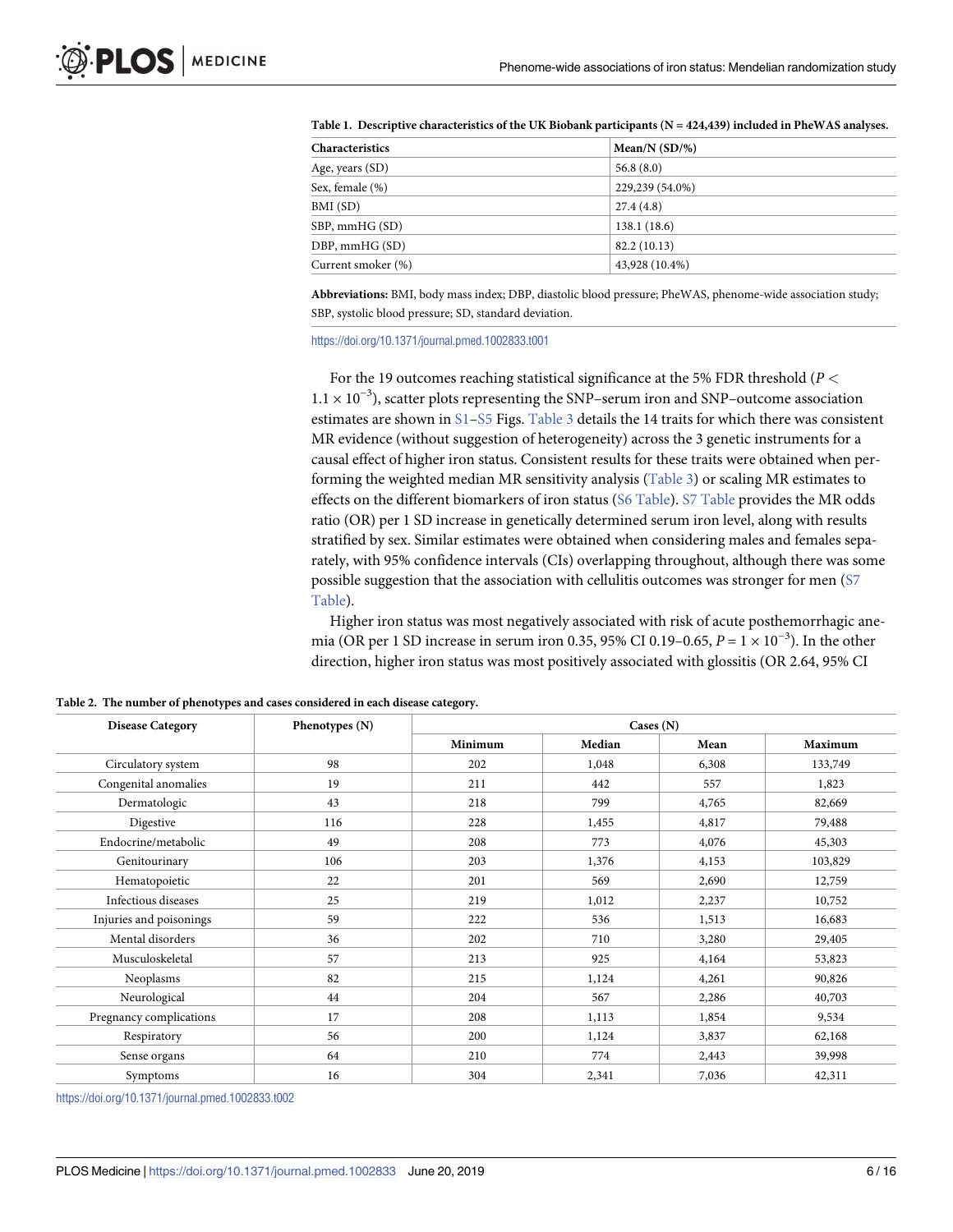<span id="page-6-0"></span>1.56–4.46,  $P = 3 \times 10^{-4}$ ), followed by cellulitis and abscess of the leg, arm/hand, and foot or toe, which all produced similar estimates, OR 1.25 (95% CI 1.10–1.42,  $P = 6 \times 10^{-4}$ ).

The identified effects broadly fall into three categories in relation to higher iron status outcomes related to decreased risk of anemia [\(Fig](#page-8-0) 1), decreased risk of hypercholesterolemia [\(Fig](#page-8-0) 2), and increased risk of skin and soft tissue infections ([Fig](#page-9-0) 3). Additionally, there was an association of higher genetically determined iron status with increased risk of glossitis and lower risk of poisoning by antibiotics, which were more difficult to categorize (S7 [Table\)](#page-11-0).

#### **Discussion**

In performing what we believe to be the first MR–PheWAS of systemic iron status, we derived evidence of a protective effect of higher iron levels on risk of traits related to anemia, including aplastic anemia, iron deficiency anemia, anemia from other deficiencies, and acute posthemorrhagic anemia. We additionally found evidence of a protective effect of higher iron levels on risk of hypercholesterolemia and cholesterolosis of the gallbladder. In contrast, our MR–Phe-WAS provided evidence of a detrimental effect of higher iron status on risk of skin and soft tissue infections, including at the hands, arms, toes, feet, and legs.

Consistent with our findings for infection, iron scavenging systems are common among bacteria that infect the skin, such as *Staphylococcus aureus* [[31](#page-13-0)] and *Streptococcus pyogenes* [\[32\]](#page-13-0). For these organisms, there is a proposed association between iron metabolism and virulence in human disease [[31](#page-13-0)]. As such, host defense mechanisms act to sequester free iron away from invading pathogens [[33](#page-13-0)]. In the context of abnormalities of iron metabolism such as in hemochromatosis, there is evidence of increased susceptibility to bacterial infections [\[34\]](#page-14-0), with particular bacterial species showing markedly elevated growth in human serum collected following iron supplementation [[35\]](#page-14-0). Therefore, our finding that higher iron status increases risk of skin and skin structure infections is biologically plausible and consistent with previous evidence. Globally, cellulitis accounted for approximately 598,000 disability adjusted life years across all ages in 2017 [\[36\]](#page-14-0). Identifying and modifying potential contributory factors for cellulitis is a global health priority and would potentially serve to decrease antimicrobial use and consequent resistance.

Our findings for higher iron status reducing risk of hypercholesterolemia are also of considerable clinical relevance, with over a third of adult US citizens estimated in 2005–2012 to have cholesterol levels that fall above recommended levels [\[37\]](#page-14-0), increasing risk of morbidity and mortality related to cardiovascular disease. Similarly, we find evidence that higher iron status decreases risk of gallbladder cholesterolosis, a condition related to the buildup of cholesteryl esters [[38](#page-14-0)]. The *HFE* rs1800562 variant that we use as an instrument for systemic iron status has previously been associated with low-density lipoprotein cholesterol in GWAS meta-analysis [\[39\]](#page-14-0). The mechanism underlying this relationship may include effects related to the HFE protein, other variants in close proximity to rs1800562, or systemic iron status. The consistent evidence we identify across two genetic variants of *HFE* (rs1800562 and rs1799945) and one variant of *TMPRSS6* (rs855791) for a causal effect of higher iron status on lowering risk of both hypercholesterolemia and gallbladder cholesterolosis implicates a mechanism in which high iron status more generally affects cholesterol synthesis. In keeping with this, iron status has previously been suggested to affect lipid metabolism in both rats and humans [\[40,41\]](#page-14-0). Further work is required to unravel the mechanistic details of any such effect, and the MR technique may be used to investigate the effect of systemic iron status on different lipid fractions, for example.

Previous work has taken an MR approach to investigate the association of genetic variants related to hereditary hemochromatosis with risk of 11 outcomes that are implicated in iron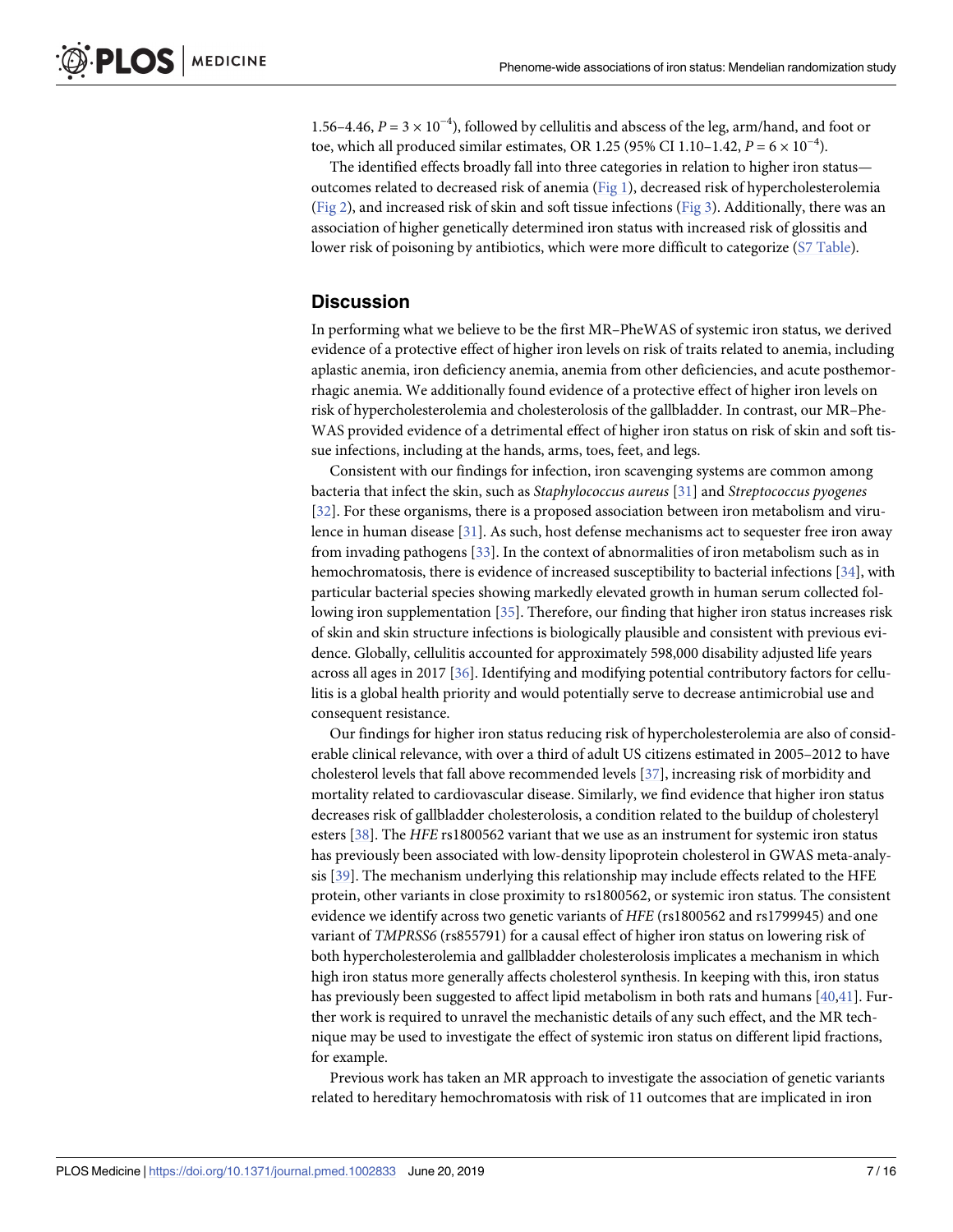| Phecode | Description                                                         | Cases  | Controls | <b>IVW</b><br><b>MR</b> | <b>IVW MR</b><br>lower<br>95% CI | <b>IVW MR</b><br>upper<br>95% CI | <b>IVW MRP</b>         | Weighted<br>median MR | Weighted<br>median MR<br>lower 95% CI | Weighted<br>median MR<br>upper 95% CI | Weighted<br>Median MRP |
|---------|---------------------------------------------------------------------|--------|----------|-------------------------|----------------------------------|----------------------------------|------------------------|-----------------------|---------------------------------------|---------------------------------------|------------------------|
| 284     | Aplastic anemia                                                     | 12,485 | 302,401  | 0.68                    | 0.62                             | 0.74                             | $3.90\times10^{-17}$   | 0.67                  | 0.61                                  | 0.74                                  | $7.46\times10^{-17}$   |
| 285     | Other anemias                                                       | 11,586 | 302,401  | 0.67                    | 0.61                             | 0.74                             | $9.14 \times 10^{-16}$ | 0.66                  | 0.60                                  | 0.72                                  | $3.19\times10^{-20}$   |
| 280.1   | Iron deficiency anemias,<br>unspecified or not due to<br>blood loss | 7,340  | 302,401  | 0.72                    | 0.64                             | 0.81                             | $3.57 \times 10^{-8}$  | 0.72                  | 0.64                                  | 0.82                                  | $7.82 \times 10^{-7}$  |
| 281     | Other deficiency anemia                                             | 8,605  | 302,401  | 0.75                    | 0.67                             | 0.83                             | $1.76\times10^{-7}$    | 0.73                  | 0.65                                  | 0.82                                  | $3.17\times10^{-7}$    |
| 272.11  | Hypercholesterolemia                                                | 33,268 | 285,396  | 0.88                    | 0.83                             | 0.93                             | $2.07 \times 10^{-5}$  | 0.89                  | 0.83                                  | 0.95                                  | $1.01\times10^{-3}$    |
| 686     | Other local infections of<br>skin and subcutaneous<br>tissue        | 10,784 | 309,738  | 1.22                    | 1.11                             | 1.34                             | $5.06 \times 10^{-5}$  | 1.23                  | 1.13                                  | 1.34                                  | $9.15 \times 10^{-6}$  |
| 689     | Disorder of skin and<br>subcutaneous tissue NOS                     | 41,334 | 280,000  | 1.10                    | 1.05                             | 1.15                             | $1.11 \times 10^{-4}$  | 1.11                  | 1.06                                  | 1.16                                  | $2.78 \times 10^{-5}$  |
| 529.1   | Glossitis                                                           | 298    | 315,742  | 2.64                    | 1.56                             | 4.46                             | $2.92 \times 10^{-4}$  | 2.76                  | 1.64                                  | 4.66                                  | $2.86\times10^{-4}$    |
| 960     | Poisoning by antibiotics                                            | 3,446  | 293,867  | 0.74                    | 0.62                             | 0.87                             | $4.18 \times 10^{-4}$  | 0.76                  | 0.65                                  | 0.88                                  | $5.89\times10^{-4}$    |
| 681.3   | Cellulitis and abscess of<br>arm/hand                               | 5,671  | 309,738  | 1.25                    | 1.10                             | 1.42                             | $5.56 \times 10^{-4}$  | 1.28                  | 1.11                                  | 1.47                                  | $8.73\times10^{-4}$    |
| 681.6   | Cellulitis and abscess of<br>foot, toe                              | 5,635  | 309,738  | 1.25                    | 1.10                             | 1.42                             | $5.56 \times 10^{-4}$  | 1.28                  | 1.11                                  | 1.47                                  | $8.73\times10^{-4}$    |
| 681.5   | Cellulitis and abscess of leg,<br>except foot                       | 5,679  | 309,738  | 1.25                    | 1.10                             | 1.42                             | $5.79 \times 10^{-4}$  | 1.28                  | 1.11                                  | 1.47                                  | $8.73\times10^{-4}$    |
| 575.6   | Cholesterolosis of<br>gallbladder                                   | 459    | 299,761  | 0.45                    | 0.28                             | 0.72                             | $9.06 \times 10^{-4}$  | 0.50                  | 0.31                                  | 0.81                                  | $7.21\times10^{-3}$    |
| 285.1   | Acute posthemorrhagic<br>anemia                                     | 262    | 302,401  | 0.35                    | 0.19                             | 0.65                             | $9.89 \times 10^{-4}$  | 0.39                  | 0.20                                  | 0.77                                  | $1.07\times10^{-2}$    |

<span id="page-7-0"></span>[Table](#page-5-0) 3. IVW MR and weighted median MR estimates for the outcomes reaching 5% FDR significance where there was no evidence of heterogeneity as determined **by the Cochran Q test.**

The minimum number of cases and controls for any of the 3 genetics instruments are given. **Abbreviations:** CI, confidence interval; FDR, false discovery rate; IVW, inverse-variance weighted; MR, mendelian randomization; NOS, not otherwise specified.

<https://doi.org/10.1371/journal.pmed.1002833.t003>

overload [\[42\]](#page-14-0). However, the new, to our knowledge, contribution of our current study is that it performed a hypothesis-free investigation into the causal effects of iron status more widely across the human phenome and thus allowed for the identification of novel, to our knowledge, associations, namely potential effects on risk of cellulitis and hypercholesterolemia. Furthermore, our study pooled MR estimates obtained using all available genetic instruments for iron status, rather than focusing on those related to hereditary hemochromatosis  $[42]$ , and thus better allowed us to investigate the effects of variation in iron status through any cause. The MR methodology used is less vulnerable to environmental confounding and reverse causation than traditional observational research strategies  $[6,7]$ . Using genetic variants that are randomly allocated at conception to instrument the effect of modifying systemic iron status [\[6\]](#page-12-0), we estimated the cumulative lifetime effects of genetically determined variation across over 900 disease outcomes. Our results for higher iron status protecting against iron deficiency anemia and acute posthemorrhagic anemia support the validity of our methodological approach because the role of iron in generating hemoglobin is well-established and associations of our genetic instruments for systemic iron status with red blood cell traits have previously been described [[2,8\]](#page-12-0). A major challenge to such an MR approach is deciphering effects that are attributable to bias related to pleiotropic variants, which we addressed by considering the heterogeneity in the MR estimates produced by our different instrument SNPs [\[27,](#page-13-0)[43\]](#page-14-0) and in statistical sensitivity analysis using the weighted median MR approach, which is more robust to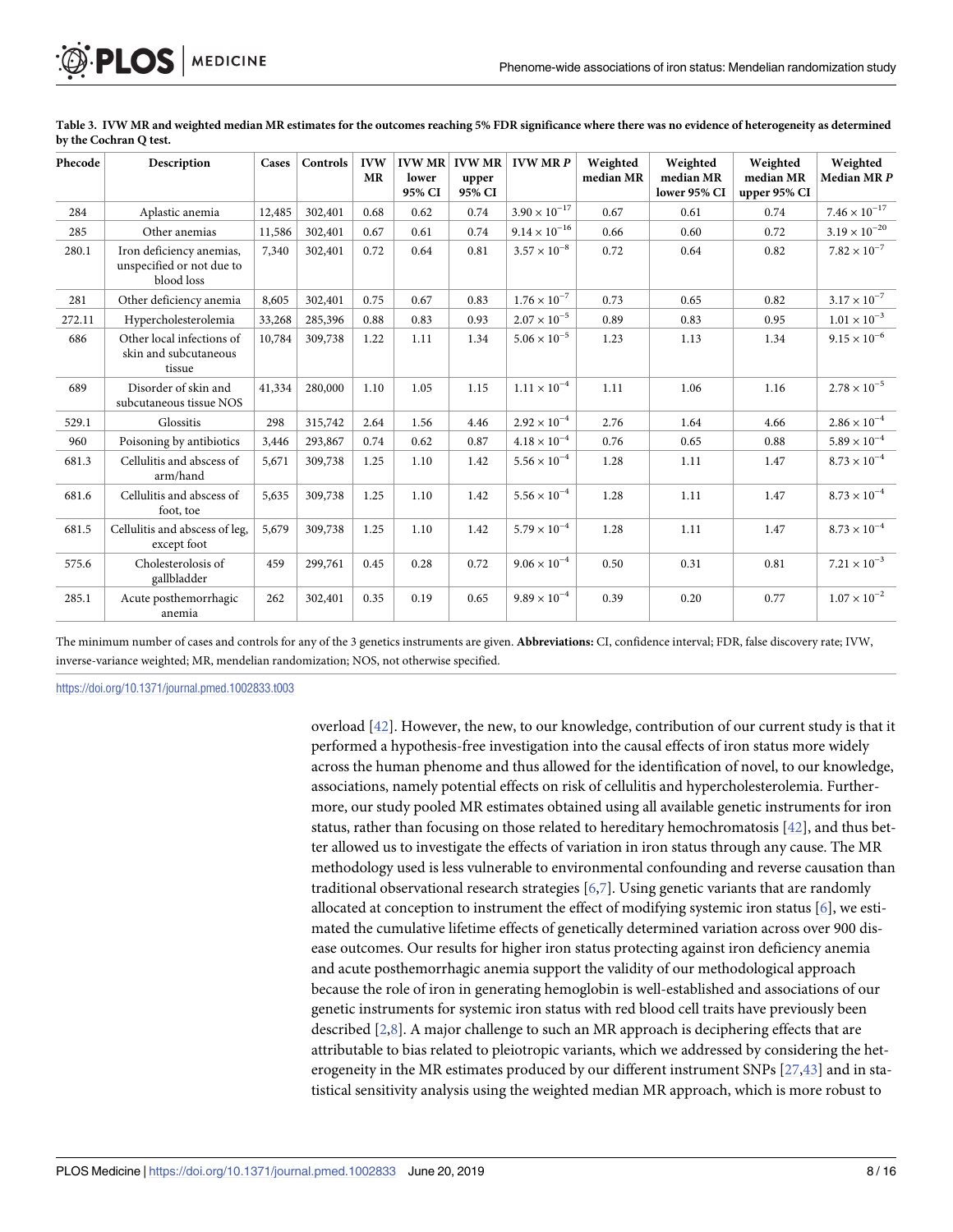<span id="page-8-0"></span>



[Fig](#page-6-0) 1. Forest plot of results for traits related to anemia for which there was evidence across the 3 genetic instruments for a causal effect of higher iron **status.** The ORs are reported as MR estimates corresponding to 1 SD increase in serum iron. MR, mendelian randomization; OR, odds ratio; SD, standard deviation.

<https://doi.org/10.1371/journal.pmed.1002833.g001>

the inclusion of pleiotropic variants [[29](#page-13-0)]. Furthermore, by using strong instruments associated with serum iron, ferritin, transferrin, and transferrin saturation in a pattern consistent with their effect on systemic iron status, our analysis aims to reflect the effects of varying iron exposure per se rather than that of some other associated traits  $[8,10]$ .

Limitations of our approach include the use of HES data, which offered a rich source of clinical outcomes that were linked to the genetic data of UK Biobank participants but possibly also introduced misclassification bias [\[44\]](#page-14-0). For example, it is unclear whether the observed protective effect of higher iron status on risk of aplastic anemia is attributable to a misclassification of iron deficiency anemia. Similarly, in a scenario in which iron status may not be a cause of aplastic anemia, it may still contribute to diagnosis by shifting borderline cases beyond the requisite threshold for disease label allocation. Our finding of an increased risk of glossitis



[Fig](#page-6-0) 2. Forest plot of results for traits related to hypercholesterolemia for which there was evidence across the 3 genetic instruments for a causal **effect of higher iron status.** The ORs are reported as MR estimates corresponding to 1 SD increase in serum iron. MR, mendelian randomization; OR, odds ratio; SD, standard deviation.

<https://doi.org/10.1371/journal.pmed.1002833.g002>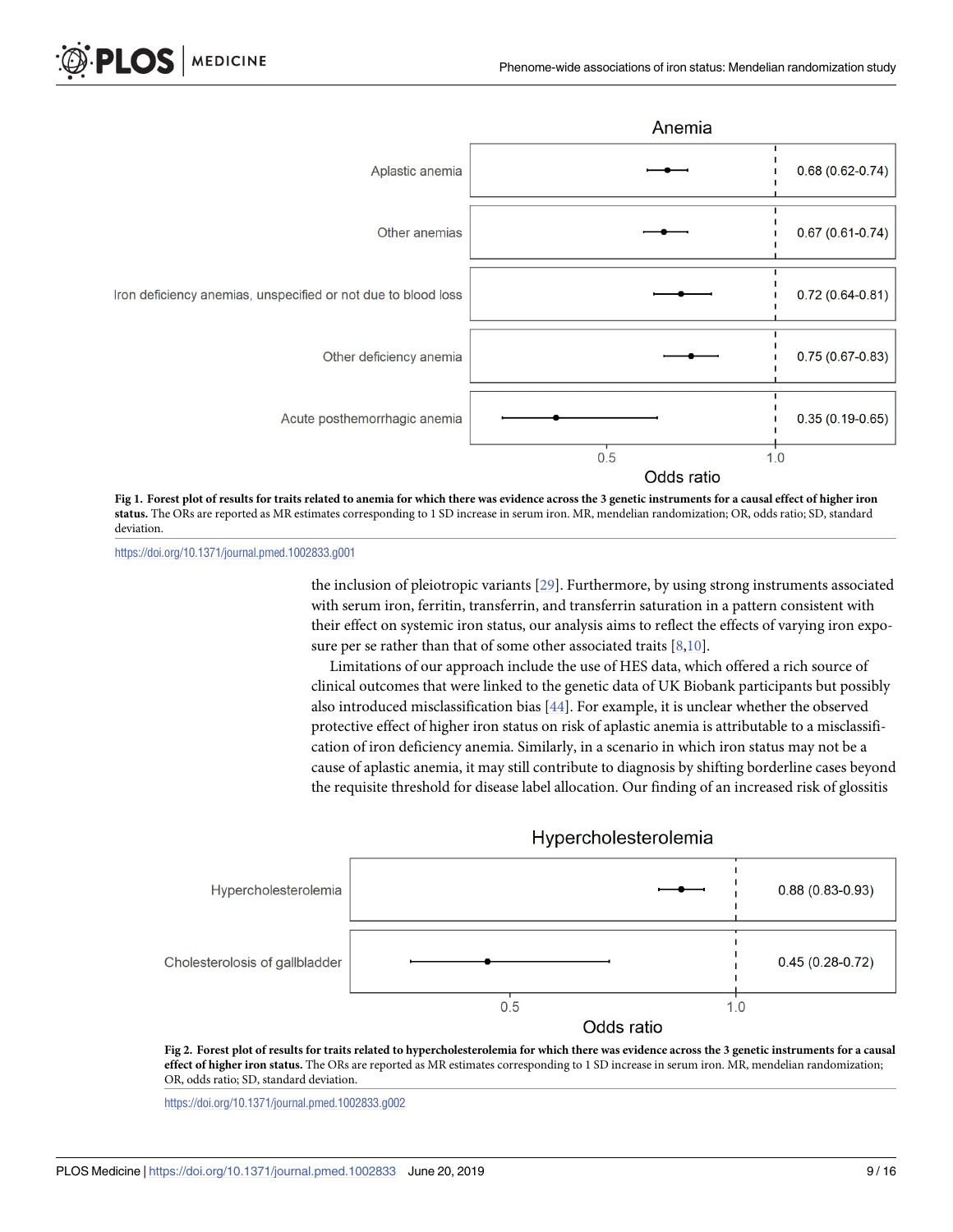<span id="page-9-0"></span>



<https://doi.org/10.1371/journal.pmed.1002833.g003>

with higher iron status contradicts the established protective effect of iron on atrophic glossitis, and it is uncertain whether the diagnosis in this context is related to atrophy [\[45\]](#page-14-0) or superimposed infection, as would be in keeping with our findings for the effect of iron status on risk of superficial infections. For the observed protective effect of higher iron status on risk of hypercholesterolemia (as defined in HES data), the lack of serum cholesterol measures in UK Biobank meant that it was not possible to quantify the magnitude of effect on actual cholesterol levels nor the particular lipid fractions to which this related. Furthermore, ascertainment bias may be responsible for our finding related to poisoning from antibiotics because individuals with higher iron status appear to be more likely to develop particular types of infection (such as those related to the skin and soft tissue), thus potentially also affecting the spectrum of antibiotics to which they are exposed. Finally, inadequate statistical power may have also resulted in false negative results in our MR–PheWAS. The previously described MR effects of iron status on risk of Parkinson's disease and coronary artery disease (coronary atherosclerosis) were not statistically significant after correcting for multiple testing in our current analysis, although the directions of effect were consistent with previous work (S5 [Table\)](#page-10-0) [\[8,9\]](#page-12-0). Similarly, type II error and false negative results may have also arisen because of exclusion of all results that evidenced heterogeneity in the MR estimates from different instrument SNPs when attempting to avoid bias from pleiotropy.

Interventions are available to manipulate systemic iron status. The efficacy of oral iron replacement is limited by low gastrointestinal absorption [\[46\]](#page-14-0), alongside side effects such as abdominal pain, nausea, and constipation that affect around a third of patients and reduce compliance [[46,47\]](#page-14-0). At a population level, fortification of foods with iron-containing micronutrient powders has been efficacious for treating iron deficiency anemia [[48](#page-14-0), [49](#page-14-0)]. Anemia refractory to oral supplementation or severe anemia may be managed with intravenous iron infusion [[46](#page-14-0)]. In contrast, iron overload is primarily treated with venesection in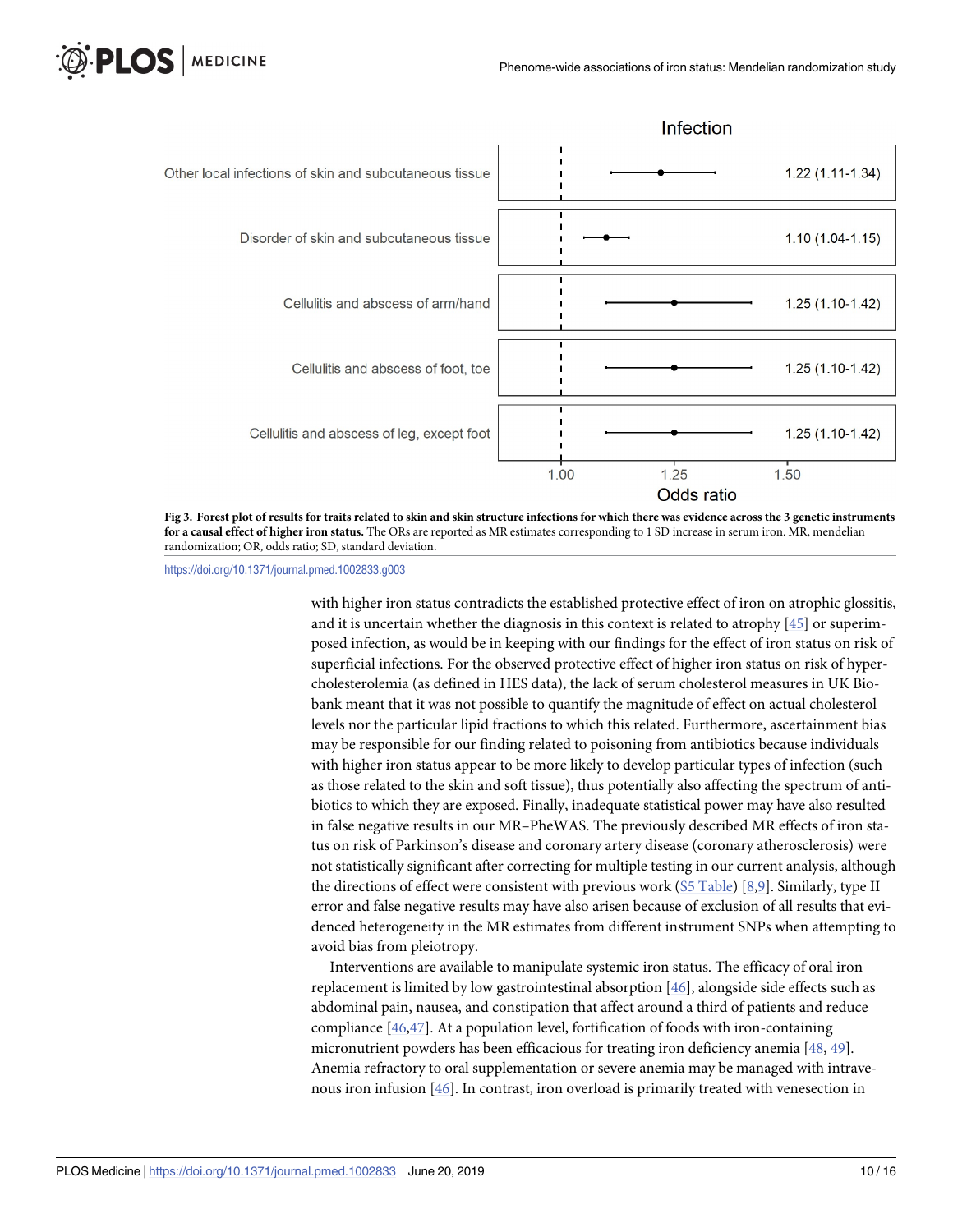<span id="page-10-0"></span>hemochromatosis patients [[50](#page-14-0)], with use of iron chelation to enhance iron excretion an additional option [\[51\]](#page-14-0). Clinical trials and guidance on the manipulation of iron status have most often related to treatment of anemia [[46](#page-14-0)], such as in the context of menstruation [[52](#page-14-0)], pregnancy [[53](#page-15-0)], and chronic kidney disease [\[54\]](#page-15-0). Weaker and more limited evidence exists on the titration of iron status as a treatment for other clinical outcomes, including acute stroke [[55](#page-15-0)], malaria [[56](#page-15-0)], and restless leg syndrome [\[57\]](#page-15-0). However, no trial has so far addressed the effect of manipulating iron status to prevent or treat skin and skin structure infections. Similarly, the possibility of targeting iron status to optimize lipid metabolism has not been explored. Given the findings of our study, further research might focus on the degree to which iron status can be titrated in both the prevention and treatment of disease. However, caution must be taken when extrapolating the findings of such MR analyses, particularly because their estimates relate to small variations in iron status within the normal range rather than at extremes of iron deficiency or overload.

In conclusion, this study used MR to explore the effect of iron status across the human phenome and identified a number of novel, to our knowledge, clinically relevant results. Cellulitis and hypercholesterolemia are widespread and of notable significance. Given that iron status is a modifiable trait, further work is warranted to validate our findings, investigate possible underlying mechanisms, and explore whether directed manipulation of iron levels can be used to optimize health outcomes.

#### **Supporting information**

**S1 [Checklist.](http://journals.plos.org/plosmedicine/article/asset?unique&id=info:doi/10.1371/journal.pmed.1002833.s001) STROBE checklist.** STROBE, Strengthening the Reporting of Observational Studies in Epidemiology. (DOCX)

**S1 [Text](http://journals.plos.org/plosmedicine/article/asset?unique&id=info:doi/10.1371/journal.pmed.1002833.s002). Roles of HFE and TMPRSS6 in maintaining iron status, statistical power calculation, and second-order weight details.** *HFE*, hemochromatosis gene; *TMPRSS6*, transmembrane protease serine 6 gene. (DOCX)

**S1 [Table.](http://journals.plos.org/plosmedicine/article/asset?unique&id=info:doi/10.1371/journal.pmed.1002833.s003) Genetic association estimates for the 3 iron status instruments with the 4 biomarkers of systemic iron status [\[2](#page-12-0)].** (XLSX)

**S2 [Table.](http://journals.plos.org/plosmedicine/article/asset?unique&id=info:doi/10.1371/journal.pmed.1002833.s004) PheWAS results for rs1800562.** All estimates are in log OR units. OR, odds ratio; PheWAS, phenome-wide association study. (XLSX)

**S3 [Table.](http://journals.plos.org/plosmedicine/article/asset?unique&id=info:doi/10.1371/journal.pmed.1002833.s005) PheWAS results for rs1799945.** All estimates are in log OR units. OR, odds ratio; PheWAS, phenome-wide association study. (XLSX)

**S4 [Table.](http://journals.plos.org/plosmedicine/article/asset?unique&id=info:doi/10.1371/journal.pmed.1002833.s006) PheWAS results for rs855791.** All estimates are in log OR units. OR, odds ratio; PheWAS, phenome-wide association study. (XLSX)

**S5 [Table.](http://journals.plos.org/plosmedicine/article/asset?unique&id=info:doi/10.1371/journal.pmed.1002833.s007) IVW MR estimates for all outcomes.** The minimum number of cases and controls for any of the 3 genetics instruments are given. IVW, inverse-variance weighted; MR, mendelian randomization. (XLSX)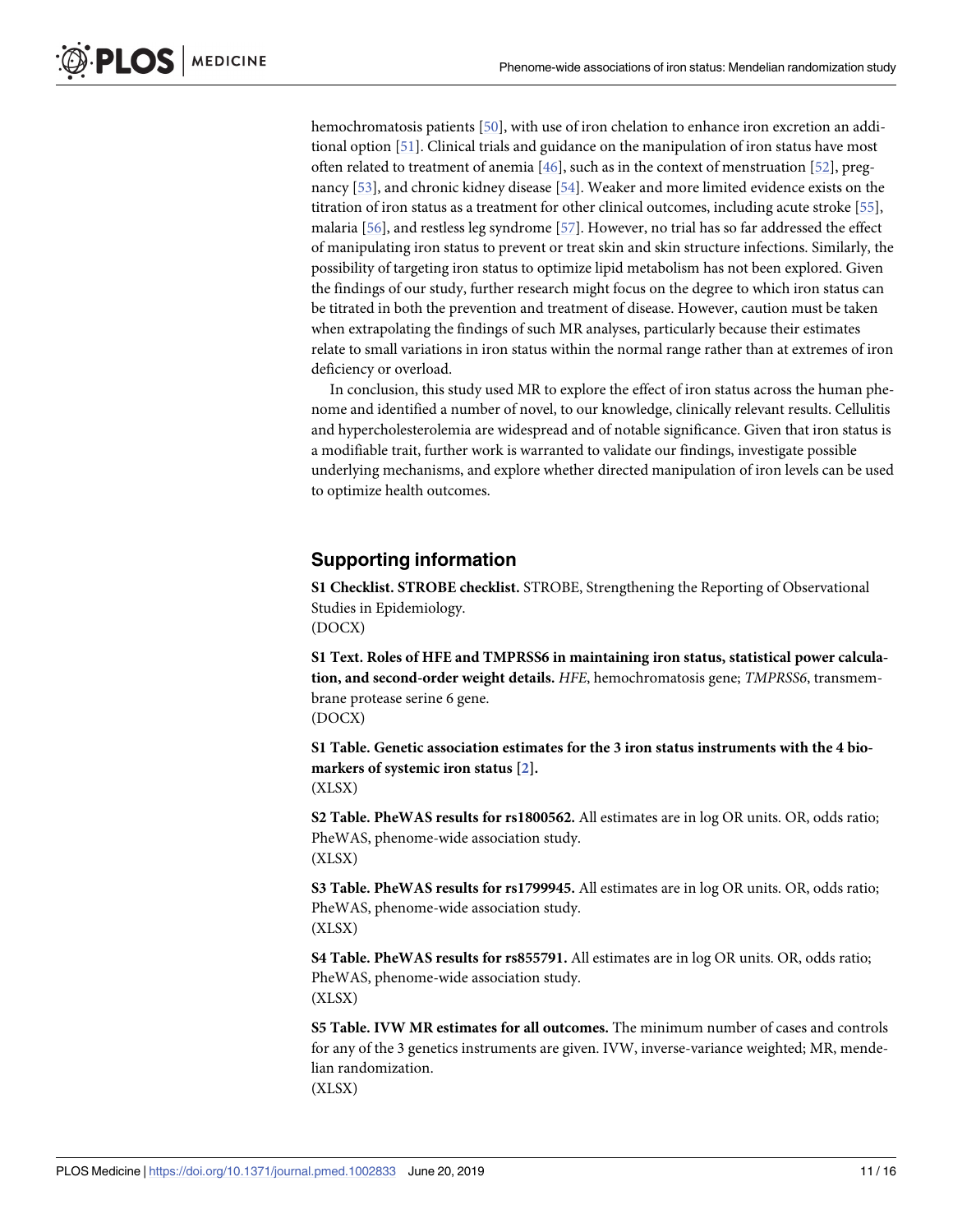<span id="page-11-0"></span>**S6 [Table.](http://journals.plos.org/plosmedicine/article/asset?unique&id=info:doi/10.1371/journal.pmed.1002833.s008) Comparison of IVW MR estimates when scaled to 1 SD increase in serum iron, (log10 transformed) ferritin, transferrin saturation, and transferrin.** Higher transferrin levels reflect lower iron status. The minimum number of cases and controls for any of the 3 genetics instruments are given. MR estimates are given in log OR units. IVW, inverse-variance weighted; MR, mendelian randomization; OR, odds ratio; SD, standard deviation. (XLSX)

**S7 [Table.](http://journals.plos.org/plosmedicine/article/asset?unique&id=info:doi/10.1371/journal.pmed.1002833.s009) Combined and sex-stratified MR estimates for the effect of iron status.** MR estimates are given per SD change in serum iron. MR, mendelian randomization; SD, standard deviation.

(XLSX)

**S1 [Fig](http://journals.plos.org/plosmedicine/article/asset?unique&id=info:doi/10.1371/journal.pmed.1002833.s010). Scatter plot of instrument genetic association estimates for traits related to anemia.** (TIFF)

**S2 [Fig](http://journals.plos.org/plosmedicine/article/asset?unique&id=info:doi/10.1371/journal.pmed.1002833.s011). Scatter plot of instrument genetic association estimates for traits related to hypercholesterolemia.**

(TIFF)

**S3 [Fig](http://journals.plos.org/plosmedicine/article/asset?unique&id=info:doi/10.1371/journal.pmed.1002833.s012). Scatter plot of instrument genetic association estimates for traits related to skin and skin structure infections.**

(TIFF)

**S4 [Fig](http://journals.plos.org/plosmedicine/article/asset?unique&id=info:doi/10.1371/journal.pmed.1002833.s013). Scatter plot of instrument genetic association estimates for the poisoning by antibiotics and glossitis traits.**

(TIFF)

**S5 [Fig](http://journals.plos.org/plosmedicine/article/asset?unique&id=info:doi/10.1371/journal.pmed.1002833.s014). Scatter plot of instrument genetic association estimates for the traits in which there was evidence of heterogeneity between instruments.** (TIFF)

#### **Acknowledgments**

The authors acknowledge the Genetics of Iron Status Consortium and the UK Biobank and their participants for contributing the data used in this work. The authors also acknowledge Joshua Denny and Evropi Theodoratou for the provision of phecode linkage to UK Biobank Hospital Episode Statistics data.

#### **Author Contributions**

**Conceptualization:** Dipender Gill, Beben Benyamin, Mike Laffan, Ann P. Walker, Elina Hyppönen, Ioanna Tzoulaki.

**Data curation:** Ang Zhou, Fotios Koskeridis.

**Formal analysis:** Dipender Gill, Beben Benyamin, Ang Zhou.

**Investigation:** Dipender Gill, Beben Benyamin, Luke S. P. Moore, Grace Monori, Ang Zhou, Fotios Koskeridis, Paul Elliott, Ioanna Tzoulaki.

**Methodology:** Dipender Gill, Beben Benyamin, Ang Zhou, Fotios Koskeridis, Evangelos Evangelou, Konstantinos K. Tsilidis, Abbas Dehghan, Paul Elliott, Ioanna Tzoulaki.

**Supervision:** Abbas Dehghan, Ioanna Tzoulaki.

**Visualization:** Dipender Gill.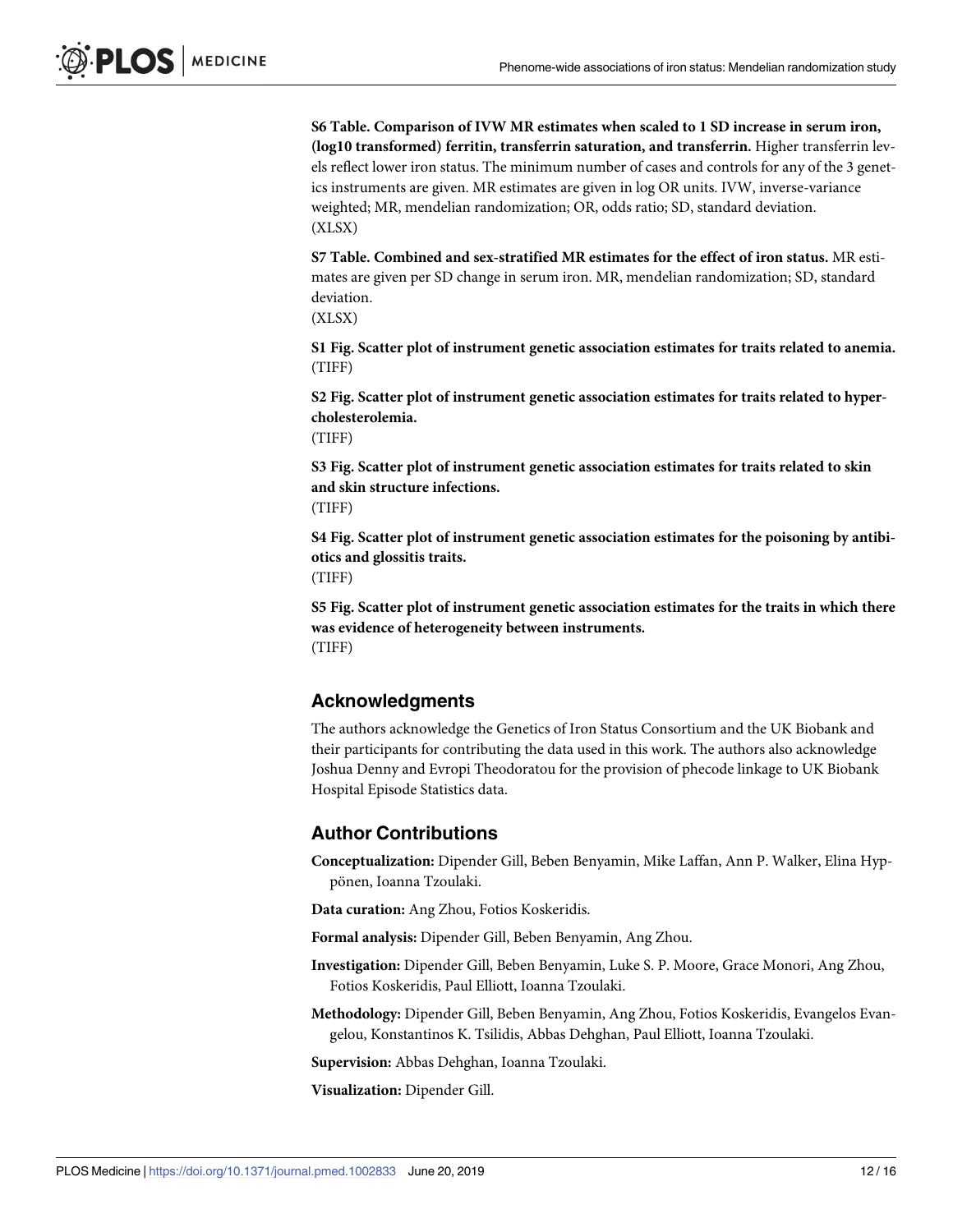<span id="page-12-0"></span>**Writing – original draft:** Dipender Gill.

**Writing – review & editing:** Dipender Gill, Beben Benyamin, Luke S. P. Moore, Grace Monori, Ang Zhou, Fotios Koskeridis, Evangelos Evangelou, Mike Laffan, Ann P. Walker, Konstantinos K. Tsilidis, Abbas Dehghan, Paul Elliott, Elina Hyppönen, Ioanna Tzoulaki.

#### **References**

- **[1](#page-2-0).** Abbaspour N, Hurrell R, Kelishadi R. Review on iron and its importance for human health. J Res Med Sci. 2014; 19(2):164–74. PMID: [24778671](http://www.ncbi.nlm.nih.gov/pubmed/24778671); PubMed Central PMCID: PMCPMC3999603.
- **[2](#page-2-0).** Benyamin B, Esko T, Ried JS, Radhakrishnan A, Vermeulen SH, Traglia M, et al. Novel loci affecting iron homeostasis and their effects in individuals at risk for hemochromatosis. Nat Commun. 2014; 5:4926. Epub 2014/10/29. <https://doi.org/10.1038/ncomms5926> PMID: [25352340](http://www.ncbi.nlm.nih.gov/pubmed/25352340); PubMed Central PMCID: PMCPMC4215164.
- **[3](#page-2-0).** GBD 2015 Disease and Injury Incidence and Prevalence Collaborators. Global, regional, and national incidence, prevalence, and years lived with disability for 310 diseases and injuries, 1990–2015: a systematic analysis for the Global Burden of Disease Study 2015. Lancet. 2016; 388(10053):1545–602. [https://doi.org/10.1016/S0140-6736\(16\)31678-6](https://doi.org/10.1016/S0140-6736(16)31678-6) PMID: [27733282](http://www.ncbi.nlm.nih.gov/pubmed/27733282); PubMed Central PMCID: PMCPMC5055577.
- **[4](#page-2-0).** DeLoughery TG. Iron Deficiency Anemia. Med Clin North Am. 2017; 101(2):319–32. Epub 2016/12/08. <https://doi.org/10.1016/j.mcna.2016.09.004> PMID: [28189173](http://www.ncbi.nlm.nih.gov/pubmed/28189173).
- **[5](#page-2-0).** Sebastiani G, Pantopoulos K. Disorders associated with systemic or local iron overload: from pathophysiology to clinical practice. Metallomics. 2011; 3(10):971–86. Epub 2011/09/07. [https://doi.org/10.](https://doi.org/10.1039/c1mt00082a) [1039/c1mt00082a](https://doi.org/10.1039/c1mt00082a) PMID: [21901209.](http://www.ncbi.nlm.nih.gov/pubmed/21901209)
- **[6](#page-2-0).** Davey Smith G, Ebrahim S. What can mendelian randomisation tell us about modifiable behavioural and environmental exposures? BMJ. 2005; 330(7499):1076–9. [https://doi.org/10.1136/bmj.330.7499.](https://doi.org/10.1136/bmj.330.7499.1076) [1076](https://doi.org/10.1136/bmj.330.7499.1076) PMID: [15879400](http://www.ncbi.nlm.nih.gov/pubmed/15879400); PubMed Central PMCID: PMCPMC557238.
- **[7](#page-2-0).** Davies NM, Holmes MV, Davey Smith G. Reading Mendelian randomisation studies: a guide, glossary, and checklist for clinicians. BMJ. 2018; 362:k601. <https://doi.org/10.1136/bmj.k601> PMID: [30002074](http://www.ncbi.nlm.nih.gov/pubmed/30002074); PubMed Central PMCID: PMCPMC6041728.
- **[8](#page-2-0).** Gill D, Del Greco M F, Walker AP, Srai SKS, Laffan MA, Minelli C. The effect of iron status on risk of coronary artery disease: a mendelian randomization study. Arterioscler Thromb Vasc Biol. 2017; 37 (9):1788–92. <https://doi.org/10.1161/ATVBAHA.117.309757> PMID: [28684612](http://www.ncbi.nlm.nih.gov/pubmed/28684612).
- **[9](#page-9-0).** Pichler I, Del Greco MF, Gogele M, Lill CM, Bertram L, Do CB, et al. Serum iron levels and the risk of Parkinson disease: a Mendelian randomization study. PLoS Med. 2013; 10(6):e1001462. [https://doi.](https://doi.org/10.1371/journal.pmed.1001462) [org/10.1371/journal.pmed.1001462](https://doi.org/10.1371/journal.pmed.1001462) PMID: [23750121](http://www.ncbi.nlm.nih.gov/pubmed/23750121); PubMed Central PMCID: PMCPMC3672214.
- **[10](#page-2-0).** Gill D, Monori G, Tzoulaki I, Dehghan A. Iron Status and Risk of Stroke. Stroke. 2018; 49(12):2815–21. <https://doi.org/10.1161/STROKEAHA.118.022701> PMID: [30571402](http://www.ncbi.nlm.nih.gov/pubmed/30571402)
- **[11](#page-2-0).** Millard LAC, Davies NM, Timpson NJ, Tilling K, Flach PA, Smith GD. MR-PheWAS: hypothesis prioritization among potential causal effects of body mass index on many outcomes, using Mendelian randomization. Sci Rep. 2015; 5:16645. Artn 16645 <https://doi.org/10.1038/srep16645> PMID: [26568383](http://www.ncbi.nlm.nih.gov/pubmed/26568383)
- **[12](#page-2-0).** Denny JC, Bastarache L, Ritchie MD, Carroll RJ, Zink R, Mosley JD, et al. Systematic comparison of phenome-wide association study of electronic medical record data and genome-wide association study data. Nat Biotechnol. 2013; 31(12):1102–10. <https://doi.org/10.1038/nbt.2749> PMID: [24270849;](http://www.ncbi.nlm.nih.gov/pubmed/24270849) PubMed Central PMCID: PMCPMC3969265.
- **[13](#page-2-0).** Taylor AE, Davies NM, Ware JJ, VanderWeele T, Smith GD, Munafo MR. Mendelian randomization in health research: using appropriate genetic variants and avoiding biased estimates. Econ Hum Biol. 2014; 13:99–106. Epub 2014/01/07. <https://doi.org/10.1016/j.ehb.2013.12.002> PMID: [24388127](http://www.ncbi.nlm.nih.gov/pubmed/24388127); PubMed Central PMCID: PMCPMC3989031.
- **[14](#page-2-0).** Puig S, Askeland E, Thiele DJ. Coordinated remodeling of cellular metabolism during iron deficiency through targeted mRNA degradation. Cell. 2005; 120(1):99–110. WOS:000226365400014. [https://doi.](https://doi.org/10.1016/j.cell.2004.11.032) [org/10.1016/j.cell.2004.11.032](https://doi.org/10.1016/j.cell.2004.11.032) PMID: [15652485](http://www.ncbi.nlm.nih.gov/pubmed/15652485)
- **[15](#page-3-0).** Wish JB. Assessing iron status: beyond serum ferritin and transferrin saturation. Clin J Am Soc Nephrol. 2006; 1 Suppl 1:S4–8. <https://doi.org/10.2215/CJN.01490506> PMID: [17699374](http://www.ncbi.nlm.nih.gov/pubmed/17699374).
- **[16](#page-3-0).** Swerdlow DI, Kuchenbaecker KB, Shah S, Sofat R, Holmes MV, White J, et al. Selecting instruments for Mendelian randomization in the wake of genome-wide association studies. Int J Epidemiol. 2016; 45 (5):1600–16. <https://doi.org/10.1093/ije/dyw088> PMID: [27342221;](http://www.ncbi.nlm.nih.gov/pubmed/27342221) PubMed Central PMCID: PMCPMC5100611.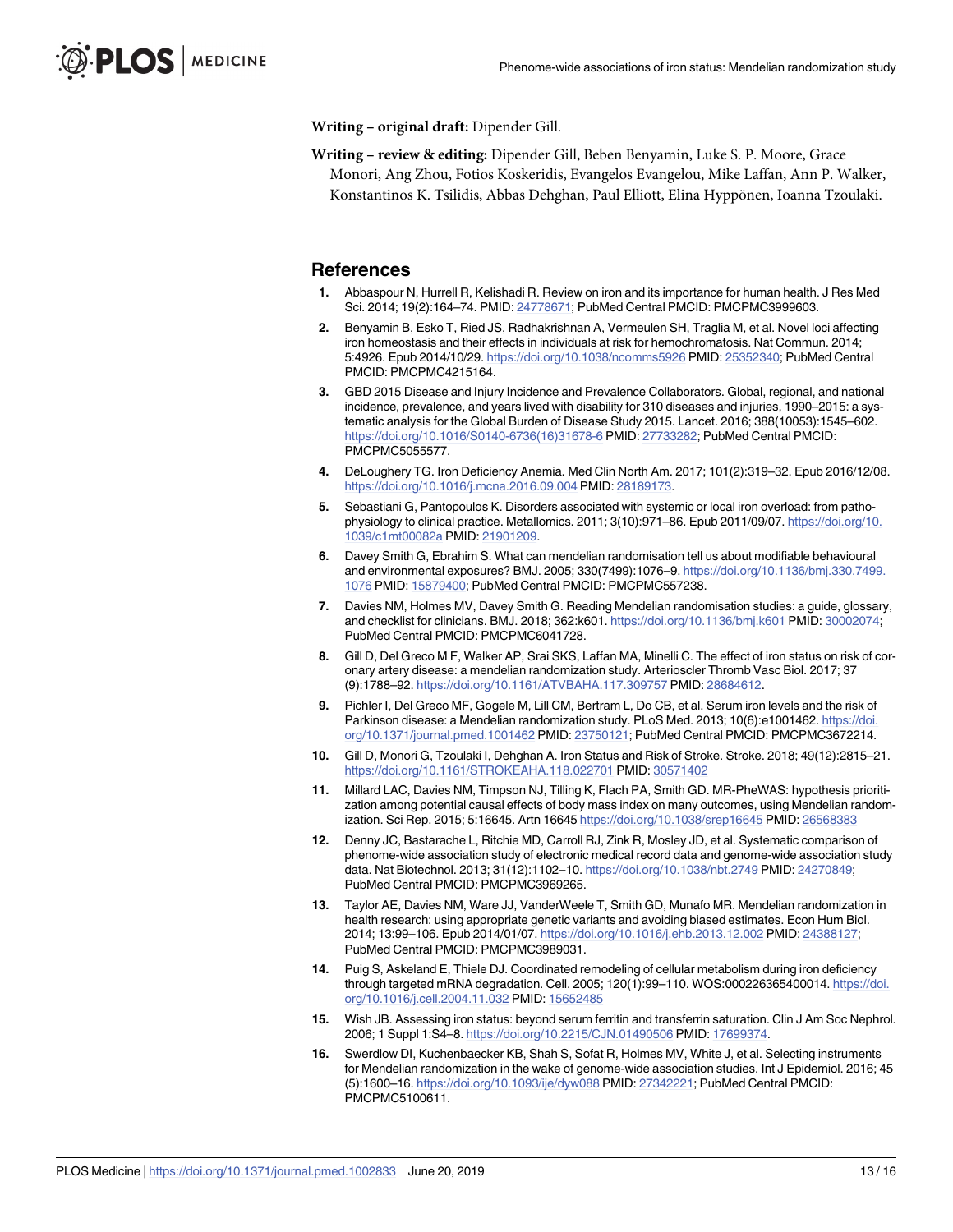- <span id="page-13-0"></span>**[17](#page-3-0).** Machiela MJ, Chanock SJ. LDlink: a web-based application for exploring population-specific haplotype structure and linking correlated alleles of possible functional variants. Bioinformatics. 2015; 31 (21):3555–7. <https://doi.org/10.1093/bioinformatics/btv402> PMID: [26139635;](http://www.ncbi.nlm.nih.gov/pubmed/26139635) PubMed Central PMCID: PMCPMC4626747.
- **[18](#page-3-0).** Palmer TM, Lawlor DA, Harbord RM, Sheehan NA, Tobias JH, Timpson NJ, et al. Using multiple genetic variants as instrumental variables for modifiable risk factors. Stat Methods Med Res. 2012; 21(3):223– 42. <https://doi.org/10.1177/0962280210394459> PMID: [21216802;](http://www.ncbi.nlm.nih.gov/pubmed/21216802) PubMed Central PMCID: PMCPMC3917707.
- **[19](#page-3-0).** Sudlow C, Gallacher J, Allen N, Beral V, Burton P, Danesh J, et al. UK Biobank: An Open Access Resource for Identifying the Causes of a Wide Range of Complex Diseases of Middle and Old Age. PLoS Med. 2015; 12(3):e1001779. ARTN e1001779 WOS:000352096300001. [https://doi.org/10.1371/](https://doi.org/10.1371/journal.pmed.1001779) [journal.pmed.1001779](https://doi.org/10.1371/journal.pmed.1001779) PMID: [25826379](http://www.ncbi.nlm.nih.gov/pubmed/25826379)
- **[20](#page-3-0).** Wei WQ, Bastarache LA, Carroll RJ, Marlo JE, Osterman TJ, Gamazon ER, et al. Evaluating phecodes, clinical classification software, and ICD-9-CM codes for phenome-wide association studies in the electronic health record. PLoS ONE. 2017; 12(7):e0175508. <https://doi.org/10.1371/journal.pone.0175508> PMID: [28686612](http://www.ncbi.nlm.nih.gov/pubmed/28686612); PubMed Central PMCID: PMCPMC5501393.
- **[21](#page-3-0).** Li X, Meng XR, Spiliopoulou A, Timofeeva M, Wei WQ, Gifford A, et al. MR-PheWAS: exploring the causal effect of SUA level on multiple disease outcomes by using genetic instruments in UK Biobank. Ann Rheum Dis. 2018; 77(7):1039–47. WOS:000438037000026. [https://doi.org/10.1136/annrheumdis-](https://doi.org/10.1136/annrheumdis-2017-212534)[2017-212534](https://doi.org/10.1136/annrheumdis-2017-212534) PMID: [29437585](http://www.ncbi.nlm.nih.gov/pubmed/29437585)
- **[22](#page-3-0).** Verma A, Bradford Y, Dudek S, Lucas AM, Verma SS, Pendergrass SA, et al. A simulation study investigating power estimates in phenome-wide association studies. BMC Bioinformatics. 2018; 19(1):120. <https://doi.org/10.1186/s12859-018-2135-0> PMID: [29618318;](http://www.ncbi.nlm.nih.gov/pubmed/29618318) PubMed Central PMCID: PMCPMC5885318.
- **[23](#page-3-0).** Brion MJ, Shakhbazov K, Visscher PM. Calculating statistical power in Mendelian randomization studies. Int J Epidemiol. 2013; 42(5):1497–501. <https://doi.org/10.1093/ije/dyt179> PMID: [24159078](http://www.ncbi.nlm.nih.gov/pubmed/24159078); PubMed Central PMCID: PMC3807619.
- **[24](#page-4-0).** Burgess S, Butterworth A, Thompson SG. Mendelian randomization analysis with multiple genetic variants using summarized data. Genet Epidemiol. 2013; 37(7):658–65. <https://doi.org/10.1002/gepi.21758> PMID: [24114802](http://www.ncbi.nlm.nih.gov/pubmed/24114802); PubMed Central PMCID: PMC4377079.
- **[25](#page-4-0).** Thompson JR, Minelli C, Del Greco M F. Mendelian Randomization using Public Data from Genetic Consortia. Int J Biostat. 2016; 12(2):/j/ijb.2016.12.issue-2/ijb-2015-0074/ijb-2015-0074.xml. [https://doi.](https://doi.org/10.1515/ijb-2015-0074) [org/10.1515/ijb-2015-0074](https://doi.org/10.1515/ijb-2015-0074) PMID: [27092657](http://www.ncbi.nlm.nih.gov/pubmed/27092657).
- **[26](#page-4-0).** Benjamini Y, Hochberg Y. Controlling the False Discovery Rate—a Practical and Powerful Approach to Multiple Testing. J Roy Stat Soc B Met. 1995; 57(1):289–300. WOS:A1995QE45300017.
- **[27](#page-4-0).** Del Greco M F, Minelli C, Sheehan NA, Thompson JR. Detecting pleiotropy in Mendelian randomisation studies with summary data and a continuous outcome. Stat Med. 2015; 34(21):2926–40. [https://doi.org/](https://doi.org/10.1002/sim.6522) [10.1002/sim.6522](https://doi.org/10.1002/sim.6522) PMID: [25950993](http://www.ncbi.nlm.nih.gov/pubmed/25950993).
- **[28](#page-4-0).** Burgess S, Bowden J, Fall T, Ingelsson E, Thompson SG. Sensitivity Analyses for Robust Causal Inference from Mendelian Randomization Analyses with Multiple Genetic Variants. Epidemiology. 2017; 28 (1):30–42. <https://doi.org/10.1097/EDE.0000000000000559> PMID: [27749700](http://www.ncbi.nlm.nih.gov/pubmed/27749700); PubMed Central PMCID: PMC5133381.
- **[29](#page-4-0).** Bowden J, Davey Smith G, Haycock PC, Burgess S. Consistent Estimation in Mendelian Randomization with Some Invalid Instruments Using a Weighted Median Estimator. Genet Epidemiol. 2016; 40 (4):304–14. <https://doi.org/10.1002/gepi.21965> PMID: [27061298](http://www.ncbi.nlm.nih.gov/pubmed/27061298); PubMed Central PMCID: PMC4849733.
- **[30](#page-4-0).** Hemani G, Zheng J, Elsworth B, Wade KH, Haberland V, Baird D, et al. The MR-Base platform supports systematic causal inference across the human phenome. eLife. 2018; 7:e34408. [https://doi.org/10.](https://doi.org/10.7554/eLife.34408) [7554/eLife.34408](https://doi.org/10.7554/eLife.34408) PMID: [29846171;](http://www.ncbi.nlm.nih.gov/pubmed/29846171) PubMed Central PMCID: PMCPMC5976434.
- **[31](#page-6-0).** Dale SE, Doherty-Kirby A, Lajoie G, Heinrichs DE. Role of siderophore biosynthesis in virulence of Staphylococcus aureus: identification and characterization of genes involved in production of a siderophore. Infect Immun. 2004; 72(1):29–37. <https://doi.org/10.1128/IAI.72.1.29-37.2004> PMID: [14688077](http://www.ncbi.nlm.nih.gov/pubmed/14688077); PubMed Central PMCID: PMCPMC343950.
- **[32](#page-6-0).** Bates CS, Montanez GE, Woods CR, Vincent RM, Eichenbaum Z. Identification and characterization of a Streptococcus pyogenes operon involved in binding of hemoproteins and acquisition of iron. Infect Immun. 2003; 71(3):1042–55. <https://doi.org/10.1128/IAI.71.3.1042-1055.2003> PMID: [12595414](http://www.ncbi.nlm.nih.gov/pubmed/12595414); PubMed Central PMCID: PMCPMC148835.
- **[33](#page-6-0).** Parrow NL, Fleming RE, Minnick MF. Sequestration and scavenging of iron in infection. Infect Immun. 2013; 81(10):3503–14. <https://doi.org/10.1128/IAI.00602-13> PMID: [23836822](http://www.ncbi.nlm.nih.gov/pubmed/23836822); PubMed Central PMCID: PMCPMC3811770.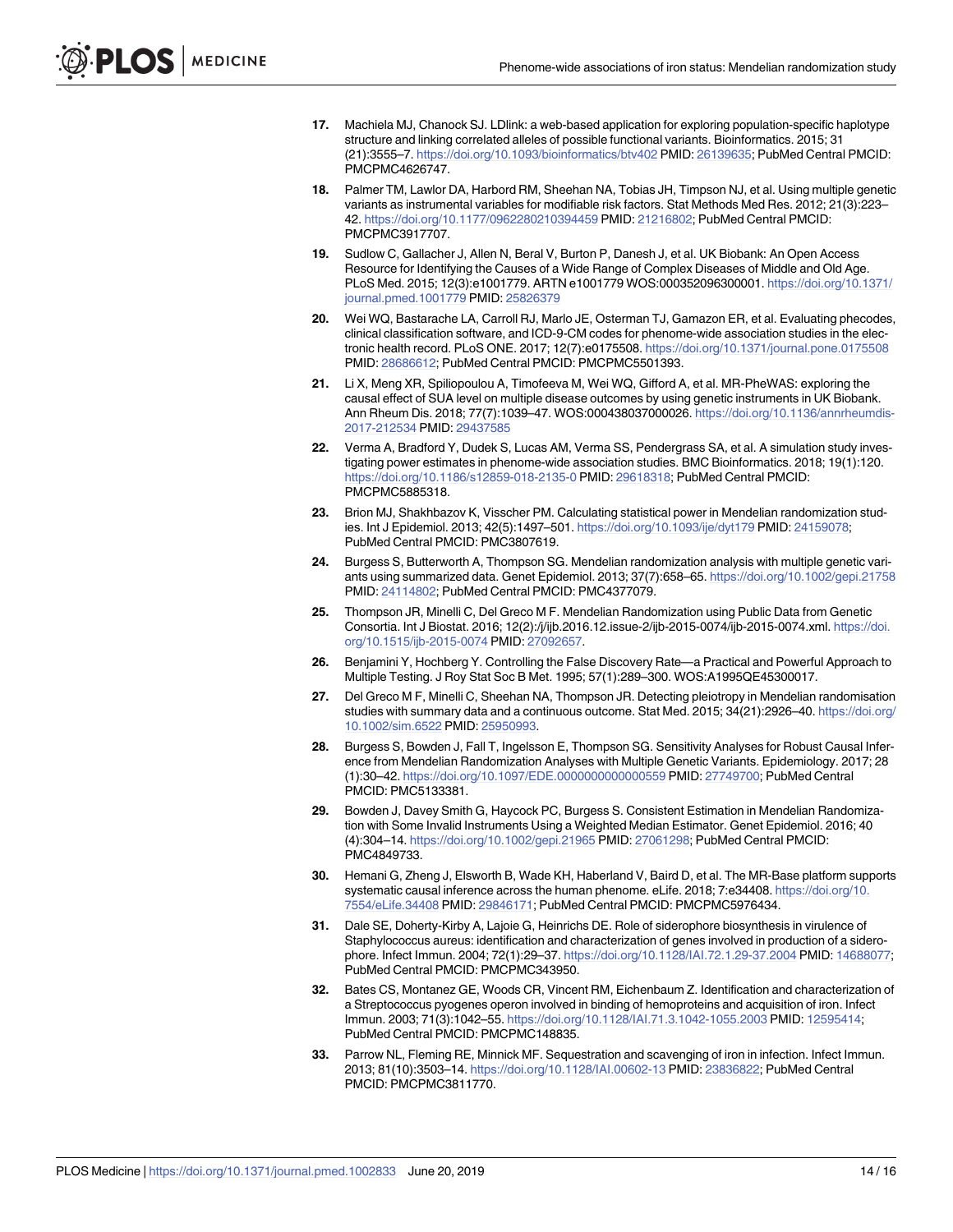- <span id="page-14-0"></span>**[34](#page-6-0).** Khan FA, Fisher MA, Khakoo RA. Association of hemochromatosis with infectious diseases: expanding spectrum. Int J Infect Dis. 2007; 11(6):482–7. <https://doi.org/10.1016/j.ijid.2007.04.007> PMID: [17600748](http://www.ncbi.nlm.nih.gov/pubmed/17600748).
- **[35](#page-6-0).** Cross JH, Bradbury RS, Fulford AJ, Jallow AT, Wegmuller R, Prentice AM, et al. Oral iron acutely elevates bacterial growth in human serum. Sci Rep. 2015; 5:16670. <https://doi.org/10.1038/srep16670> PMID: [26593732](http://www.ncbi.nlm.nih.gov/pubmed/26593732); PubMed Central PMCID: PMCPMC4655407.
- **[36](#page-6-0).** GBD 2017 DALYs and HALE Collaborators. Global, regional, and national disability-adjusted life-years (DALYs) for 359 diseases and injuries and healthy life expectancy (HALE) for 195 countries and territories, 1990–2017: a systematic analysis for the Global Burden of Disease Study 2017. Lancet. 2018; 392 (10159):1859–922. [https://doi.org/10.1016/S0140-6736\(18\)32335-3](https://doi.org/10.1016/S0140-6736(18)32335-3) PMID: [30415748](http://www.ncbi.nlm.nih.gov/pubmed/30415748).
- **[37](#page-6-0).** Mercado C, DeSimone AK, Odom E, Gillespie C, Ayala C, Loustalot F. Prevalence of Cholesterol Treatment Eligibility and Medication Use Among Adults—United States, 2005–2012. MMWR. 2015; 64 (47):1305–11. WOS:000366102500001. <https://doi.org/10.15585/mmwr.mm6447a1> PMID: [26633047](http://www.ncbi.nlm.nih.gov/pubmed/26633047)
- **[38](#page-6-0).** Koga A. Fine-Structure of the Human Gallbladder with Cholesterosis with Special Reference to the Mechanism of Lipid-Accumulation. Brit J Exp Pathol. 1985; 66(5):605–11. WOS:A1985ATG6700012.
- **[39](#page-6-0).** Teslovich TM, Musunuru K, Smith AV, Edmondson AC, Stylianou IM, Koseki M, et al. Biological, clinical and population relevance of 95 loci for blood lipids. Nature. 2010; 466(7307):707–13. WOS:000280562500029. <https://doi.org/10.1038/nature09270> PMID: [20686565](http://www.ncbi.nlm.nih.gov/pubmed/20686565)
- **[40](#page-6-0).** Stangl GI, Kirchgessner M. Different degrees of moderate iron deficiency modulate lipid metabolism of rats. Lipids. 1998; 33(9):889–95. PMID: [9778136](http://www.ncbi.nlm.nih.gov/pubmed/9778136).
- **[41](#page-6-0).** Ahmed U, Latham PS, Oates PS. Interactions between hepatic iron and lipid metabolism with possible relevance to steatohepatitis. World J Gastroenterol. 2012; 18(34):4651–8. [https://doi.org/10.3748/wjg.](https://doi.org/10.3748/wjg.v18.i34.4651) [v18.i34.4651](https://doi.org/10.3748/wjg.v18.i34.4651) PMID: [23002334;](http://www.ncbi.nlm.nih.gov/pubmed/23002334) PubMed Central PMCID: PMCPMC3442203.
- **[42](#page-7-0).** Pilling LC, Tamosauskaite J, Jones G, Wood AR, Jones L, Kuo CL, et al. Common conditions associated with hereditary haemochromatosis genetic variants: cohort study in UK Biobank. BMJ. 2019; 364: k5222. <https://doi.org/10.1136/bmj.k5222> PMID: [30651232](http://www.ncbi.nlm.nih.gov/pubmed/30651232); PubMed Central PMCID: PMCPMC6334179.
- **[43](#page-7-0).** Bowden J, Hemani G, Davey Smith G. Detecting individual and global horizontal pleiotropy in Mendelian randomization: a job for the humble heterogeneity statistic? Am J Epidemiol. 2018; 187(12):2681–5. <https://doi.org/10.1093/aje/kwy185> PMID: [30188969.](http://www.ncbi.nlm.nih.gov/pubmed/30188969)
- **[44](#page-8-0).** Padmanabhan S, Carty L, Cameron E, Ghosh RE, Williams R, Strongman H. Approach to record linkage of primary care data from Clinical Practice Research Datalink to other health-related patient data: overview and implications. Eur J Epidemiol. 2019; 34(1):91–9. Epub 2018 Sep 15. [https://doi.org/10.](https://doi.org/10.1007/s10654-018-0442-4) [1007/s10654-018-0442-4](https://doi.org/10.1007/s10654-018-0442-4) PMID: [30219957](http://www.ncbi.nlm.nih.gov/pubmed/30219957).
- **[45](#page-9-0).** Wu YC, Wang YP, Chang JY, Cheng SJ, Chen HM, Sun A. Oral manifestations and blood profile in patients with iron deficiency anemia. J Formos Med Assoc. 2014; 113(2):83–7. [https://doi.org/10.1016/](https://doi.org/10.1016/j.jfma.2013.11.010) [j.jfma.2013.11.010](https://doi.org/10.1016/j.jfma.2013.11.010) PMID: [24388269.](http://www.ncbi.nlm.nih.gov/pubmed/24388269)
- **[46](#page-9-0).** Jimenez K, Kulnigg-Dabsch S, Gasche C. Management of Iron Deficiency Anemia. Gastroenterol Hepatol (N Y). 2015; 11(4):241–50. PMID: [27099596](http://www.ncbi.nlm.nih.gov/pubmed/27099596); PubMed Central PMCID: PMCPMC4836595.
- **[47](#page-9-0).** Cancelo-Hidalgo MJ, Castelo-Branco C, Palacios S, Haya-Palazuelos J, Ciria-Recasens M, Manasanch J, et al. Tolerability of different oral iron supplements: a systematic review. Curr Med Res Opin. 2013; 29(4):291–303. Epub 2013/02/06. <https://doi.org/10.1185/03007995.2012.761599> PMID: [23252877](http://www.ncbi.nlm.nih.gov/pubmed/23252877).
- **[48](#page-9-0).** De-Regil LM, Jefferds MED, Peña-Rosas JP. Point-of-use fortification of foods with micronutrient powders containing iron in children of preschool and school-age. Cochrane Database Syst Rev. 2017; 11: CD009666. Epub 2017/11/23. <https://doi.org/10.1002/14651858.CD009666.pub2> PMID: [29168569.](http://www.ncbi.nlm.nih.gov/pubmed/29168569)
- **[49](#page-9-0).** Arcanjo FPN, da Costa Rocha TC, Arcanjo CPC, Santos PR. Micronutrient Fortification at Child-Care Centers Reduces Anemia in Young Children. J Diet Suppl. 2018:1–10. Epub 2018/06/29. [https://doi.](https://doi.org/10.1080/19390211.2018.1474987) [org/10.1080/19390211.2018.1474987](https://doi.org/10.1080/19390211.2018.1474987) PMID: [29958044](http://www.ncbi.nlm.nih.gov/pubmed/29958044).
- **[50](#page-10-0).** Assi TB, Baz E. Current applications of therapeutic phlebotomy. Blood Transfus. 2014; 12 Suppl 1:s75– 83. Epub 2013/10/03. <https://doi.org/10.2450/2013.0299-12> PMID: [24120605;](http://www.ncbi.nlm.nih.gov/pubmed/24120605) PubMed Central PMCID: PMCPMC3934278.
- **[51](#page-10-0).** Poggiali E, Cassinerio E, Zanaboni L, Cappellini MD. An update on iron chelation therapy. Blood Transfus. 2012; 10(4):411–22. Epub 2012/06/27. <https://doi.org/10.2450/2012.0008-12> PMID: [22790257;](http://www.ncbi.nlm.nih.gov/pubmed/22790257) PubMed Central PMCID: PMCPMC3496216.
- **[52](#page-10-0).** Low MS, Speedy J, Styles CE, De-Regil LM, Pasricha SR. Daily iron supplementation for improving anaemia, iron status and health in menstruating women. Cochrane Database Syst Rev. 2016; 4: CD009747. <https://doi.org/10.1002/14651858.CD009747.pub2> PMID: [27087396](http://www.ncbi.nlm.nih.gov/pubmed/27087396).